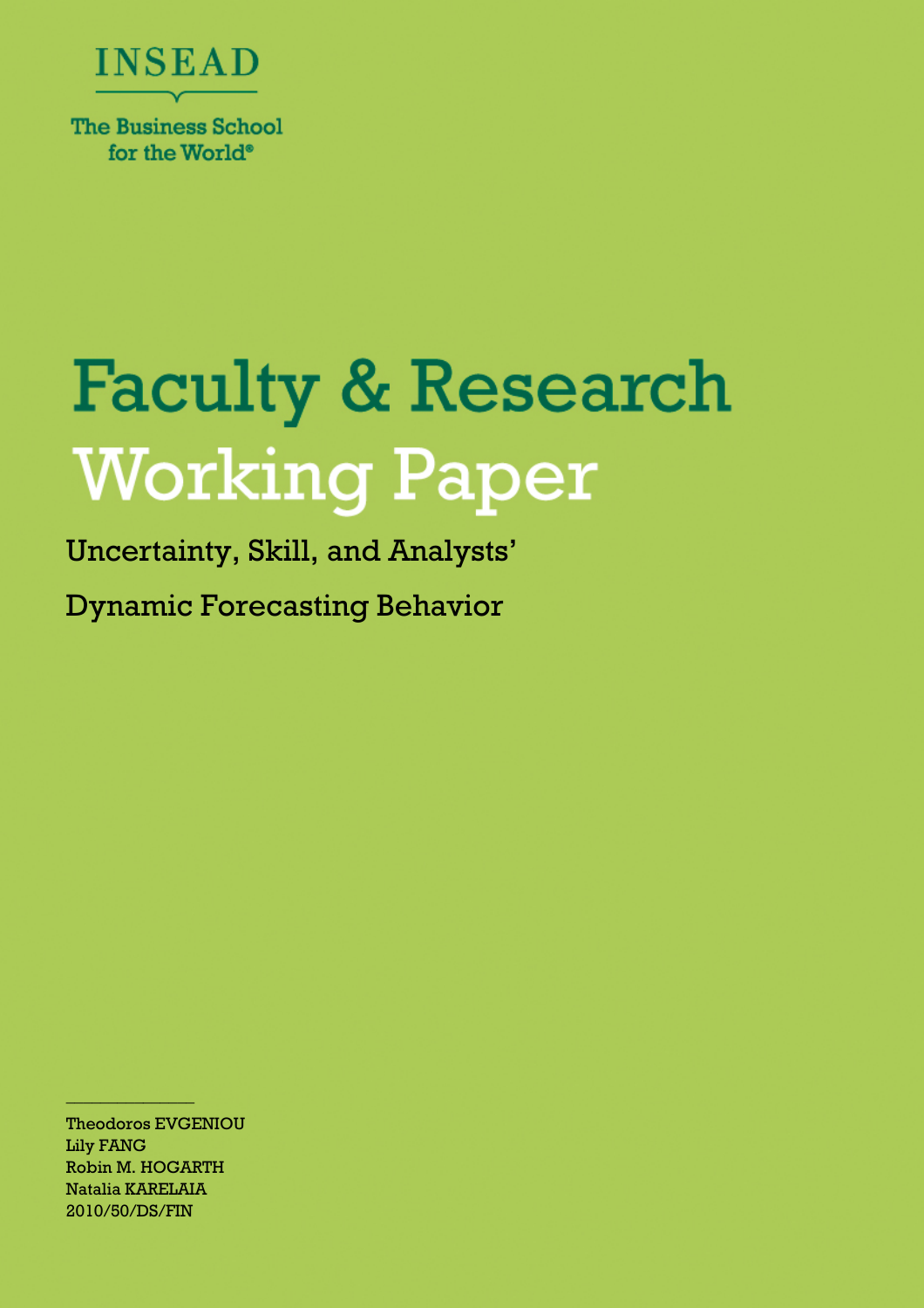# **Uncertainty, Skill, and Analysts' Dynamic Forecasting Behavior**

Theodoros Evgeniou\*

Lily Fang\*\*

Robin M. Hogarth\*\*\*

Natalia Karelaia\*\*\*\*

July 2010

- \* Associate Professor of Decision Sciences and Technology Management, INSEAD, Boulevard de Constance 77300, Fontainebleau, France Ph: (+33) (0)1 60 72 45 46 Email: theodoros.evgeniou@insead.edu
- \*\* Assistant Professor of Finance, INSEAD, 1 Ayer Rajah Avenue, Singapore 138676 Ph: +65 6799 5376 Email: lily.fang@insead.edu
- \*\*\* ICREA Researcher at Universitat Pompeu Fabra, Department of Economics and Business, Plaça de la Mercè, 10-12. 08002 Barcelona, Spain Ph: (+34) 93 542 2561 Email: robin.hogarth@upf.edu
- \*\*\*\* Assistant Professor of Decision Sciences at INSEAD, Boulevard de Constance 77305 Fontainebleau, France Ph: (+33) (0)1 60 72 45 11 Email: natalia.karelaia@insead.edu

A working paper in the INSEAD Working Paper Series is intended as a means whereby a faculty researcher's thoughts and findings may be communicated to interested readers. The paper should be considered preliminary in nature and may require revision.

Printed at INSEAD, Fontainebleau, France. Kindly do not reproduce or circulate without permission.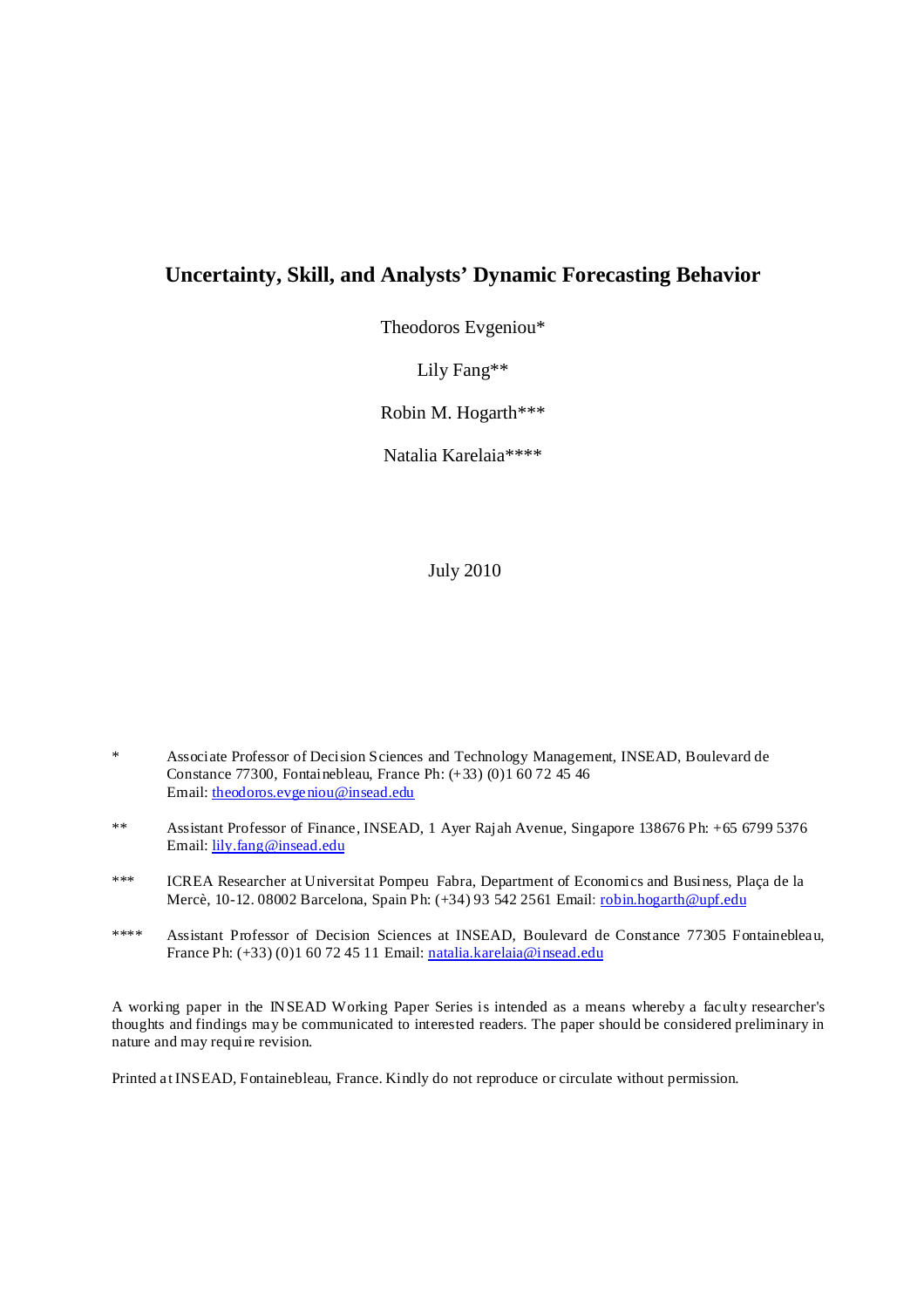#### **Abstract**

We study the risk-taking behavior of stock analysts under varying market conditions. We examine how the risk analysts take by providing bold forecasts that deviate from consensus depends on the degree of uncertainty in the environment as well as the analysts' skill level. We provide evidence that low-skill analysts become significantly bolder, hence taking more risk, and significantly less accurate when market uncertainty increases. These findings are consistent with previous experimental results that show that skill levels moderate differential attitudes towards uncertainty. We further provide evidence that the difference in an analyst's boldness between times of low and high uncertainty is a signal of the analyst's skill that predicts future forecasting accuracy over and above standard skill measures such as past forecasting accuracy.

Keywords: *Risk Taking; Skill; Chance; Uncertainty; Financial Analysts; Earning* 

*Forecasts.*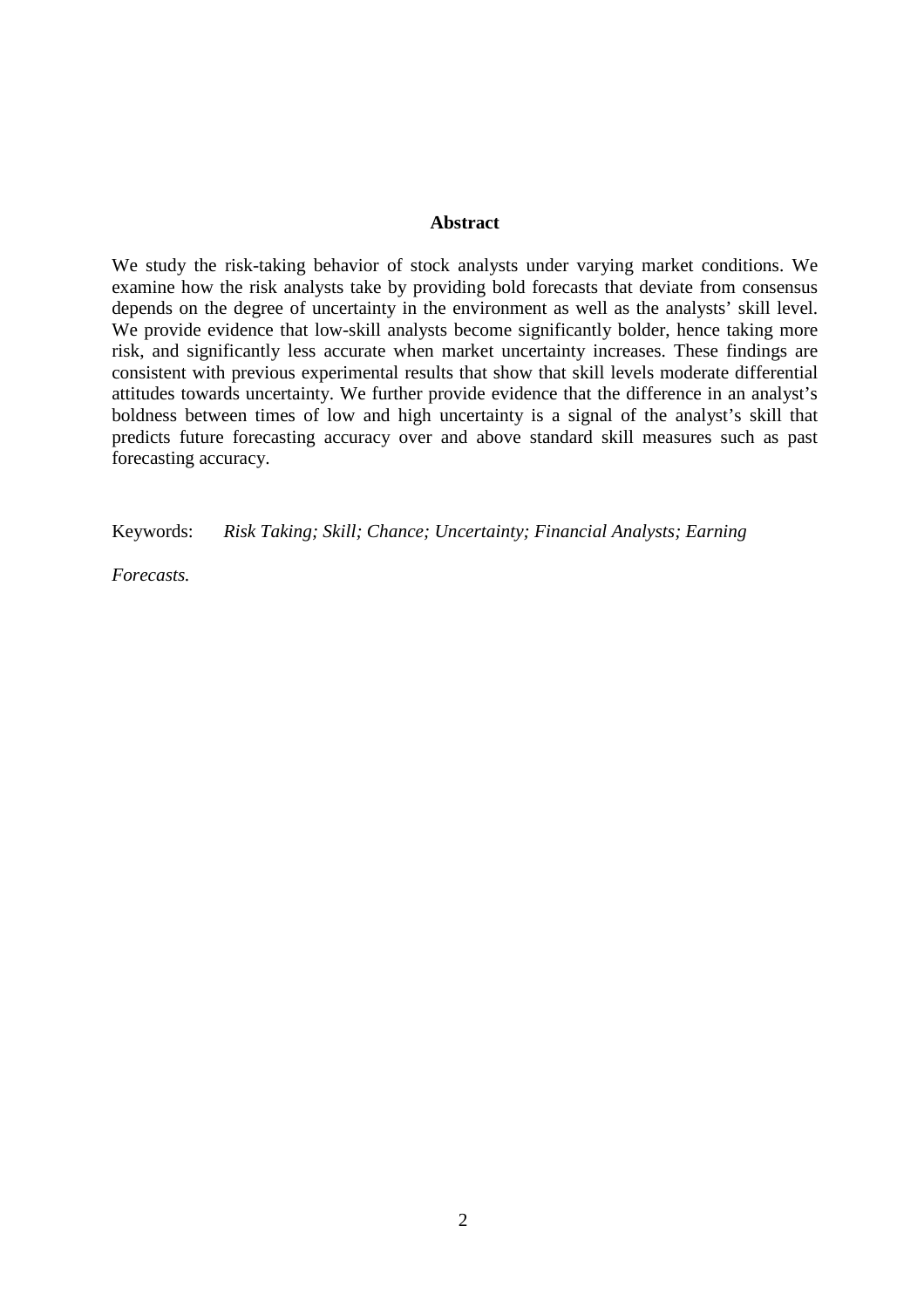#### **1. Introduction**

Financial analysts are important players in the capital market. By providing earnings forecasts and stock recommendations, analysts help disseminate company information and affect the market's price-discovery process (see Womack, 1996, Barber et al., 2001, Gleeson and Lee, 2003 among others). However, the literature has shown that not all analysts are equal: some are more skilled in terms of forecasting accuracy and/or influential than others (e.g., Stickel, 1992, 1995, Jackson, 2005, Fang and Yasuda, 2009, 2010, Leone and Wu, 2007). Finding ways to distinguish ex ante which analysts will be more accurate is a question relevant to both investors and financial economists. As true accuracy skill is not observable ex ante, past literature has examined various characteristic proxies for analyst skill, such as experience or past accuracy, with mixed success.

In this paper, we explore the possibility of partly inferring an analyst's accuracy or skill level by examining behavior in addition to the characteristic traits used in the literature. In doing so, we test a specific behavior pattern that has been hitherto explored in theoretical or experimental settings. Specifically, we explore analysts' dynamic risk-taking behavior in varying market uncertainty conditions, and focus on differences in such behavior between analysts with different ex-ante characteristics (imperfectly) related to skill. We then further examine whether such behavior differences "signal" analysts' skill and can improve prediction of future analyst accuracy above and beyond characteristic traits alone.

Our work contributes to the literature in two ways. First, we examine theory and evidence that so far have been studied in theoretical or experimental settings. Our empirical findings strengthen and broaden conclusions from experimental work that is often criticized as being derived from small samples in controlled, laboratory settings that are unrepresentative of naturally occurring environments. Second, we innovate by inferring an agent's skill and future accuracy – which is generally private information in theoretical settings – from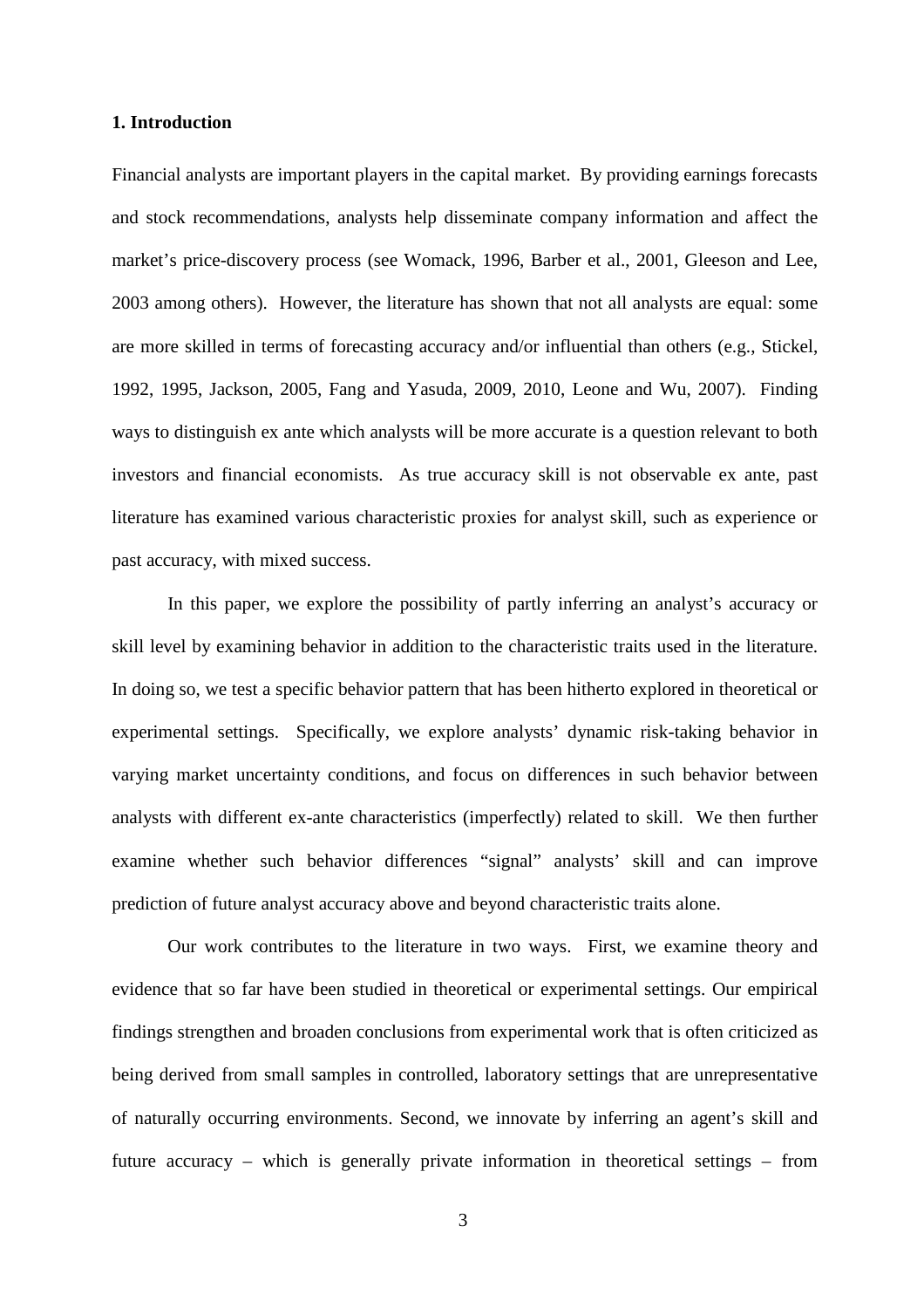behavior patterns rather than characteristic traits and past accuracy. That is, we go beyond documenting a behavioral pattern of stock analysts. We analyze whether such a pattern can help predict future forecasting accuracy, above and beyond conventionally used skill proxies. We find that the observable behavior pattern does carry incremental predictability of future performance.

The literature in psychology examining people's perceptions of the relative roles of skill and uncertainty in action-oriented tasks has a long history (see, e.g., Atkinson, 1957, Cohen and Dearnley, 1962, Langer, 1975). Recently, Karelaia and Hogarth (in press) specifically studied how risky actions in competitive environments change depending on both people's levels of (self-assessed) skill and the relative importance of skill and luck in producing outcomes. They found that people with low self-assessed skill tend to take *riskier* actions as the role of luck increases. On the other hand, high-skill agents in that study were not sensitive to changes in the relative importance of luck and skill in producing outcomes.

Mapping these experimental findings to the context of stock analysts making earnings forecasts, we define analysts' decisions to make bold forecasts relative to other analysts as the risk-taking event. Instead of focusing on a (static) cross-sectional analysis of boldness behavior as studied previously (e.g., Scharfstein and Stein, 1990, Truman, 1994, Avery and Chevalier, 1999, Hong et al., 2000, Clark and Subramanian, 2006), we introduce a dynamic element by looking at analysts' differential risk-taking behavior in varying market conditions. Based on the aforementioned experimental findings, we expect that low-skilled analysts' risktaking decisions are more time-varying than those of high-skilled analysts. In particular, when the market is volatile and uncertainty is high, we expect low-skilled analysts to become bolder. High-skilled analysts should maintain a relatively stable boldness over time. Using a large panel of analyst forecast data, we find strong evidence supporting these predictions thereby supporting past experimental results. Furthermore, we find evidence that this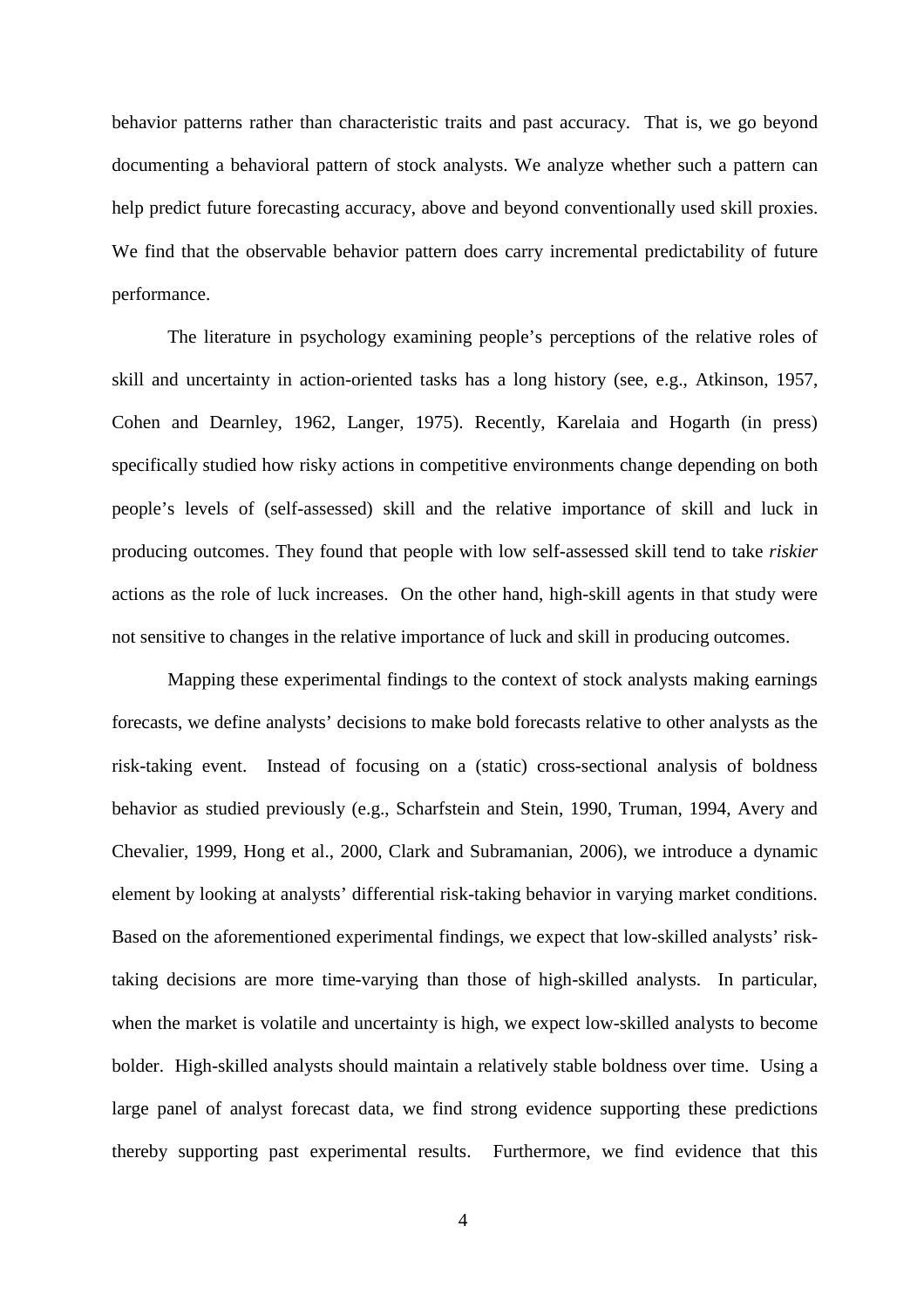boldness differential can predict future performance above and beyond conventional measures based on analyst characteristics and past performance.

The rest of the paper is organized as follows. Section 2 reviews related literature. Section 3 describes our data. Sections 4 and 5 contain the main empirical analysis and Section 6 concludes.

#### **2. Background**

Our paper is related to various literatures on risk-taking and the literature in finance and economics on analysts' behavior.

While we consider the case of financial analysts, the fundamental question of how much risk a decision maker takes depending on the environment has been studied in many other settings, ranging from marketing (e.g., Gaba and Karla, 1999) to entrepreneurship (e.g. Camerer and Lovallo, 1999). For example, our set-up is remarkably similar to variants of the tournament and market-entry literatures where, as a result of taking risky actions, agents' rewards depend on how they rank on some criterion relative to competitors (e.g., Camerer and Lovallo, 1999). Tsetlin, Gaba, and Winkler (2004) compare "weak" and "strong" agents and show that in order to maximize the probability of a positive outcome, weak agents should maximize variability, while strong should minimize variability. This is similar to the behavior of mutual fund managers who, lagging behind their competitors in a given period, might increase the riskiness of their portfolios in order to outperform competitors in the next period (Chevalier and Ellison, 1997).

Of particular relevance is an experimental market-entry study by Karelaia and Hogarth (in press) who contrast agents' risky responses under different levels of uncertainty or randomness in outcomes. They compare the reactions of agents with low and high levels of ability to changes in the level of uncertainty in the environment and find that agents with low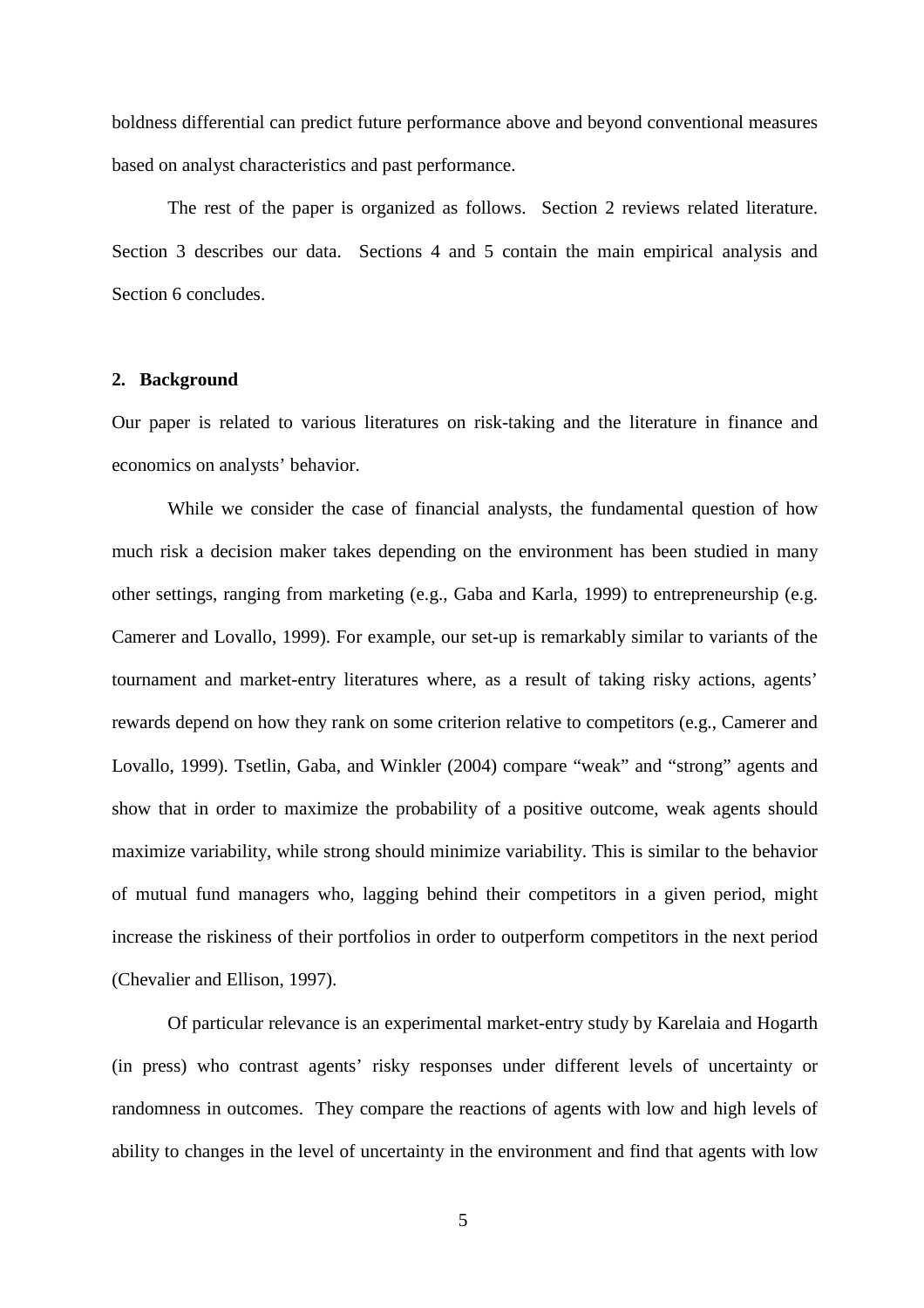levels of ability take *more* risk when outcomes are perturbed by random events, i.e., when market outcomes are less predictable. The rationale for this behavior is that the best chance to succeed for the low-skilled agents is to take risks when the effects of market uncertainty negate the importance of ability in producing the outcomes. Unfortunately for most of these agents, however, they are not rewarded by chance and "perform" less well, on average, in conditions of high uncertainty.

High-ability agents, on the other hand, should be the mirror image of the behavior of low-skilled agents, i.e., less risk taking when there is more uncertainty as "guaranteed" success is no longer "guaranteed." Instead, Karelaia and Hogarth (in press) found that high ability agents seemed to maintain a belief that their skill levels are sufficient to overcome the vagaries of chance and continue to take (or not) risky actions consistently almost independent of the level of uncertainty in the environment. Our study is primarily motivated by the findings of this experimental paper.

Separately in the finance and economics literature, there is a prominent strand of work that examines herding (or bold) behaviors by economic agents. Our work is related to and indeed consistent with this literature. Theoretical developments are represented by Scharfstein and Stein (1990), Trueman (1994), Prendergast and Stole (1996) and Avery and Chevarlier (1999). Scharfstein and Stein (1990) is the seminal paper on "reputational herding" explaining the general phenomenon of herd behavior. The central assumption is that informed agents receive correlated signals, whereas uninformed agents receive noise. Thus, to appear informed, agents have an incentive to herd. While the paper does not make crosssectional predictions about who tends to herd and who does not, it provides theoretical underpinnings for later work to make and test such predictions. The salient idea is that agents with more reputational concerns (here reputational concerns mean the desire to be seen as talented, or, the desire to establish a good reputation), for instance younger ones, should herd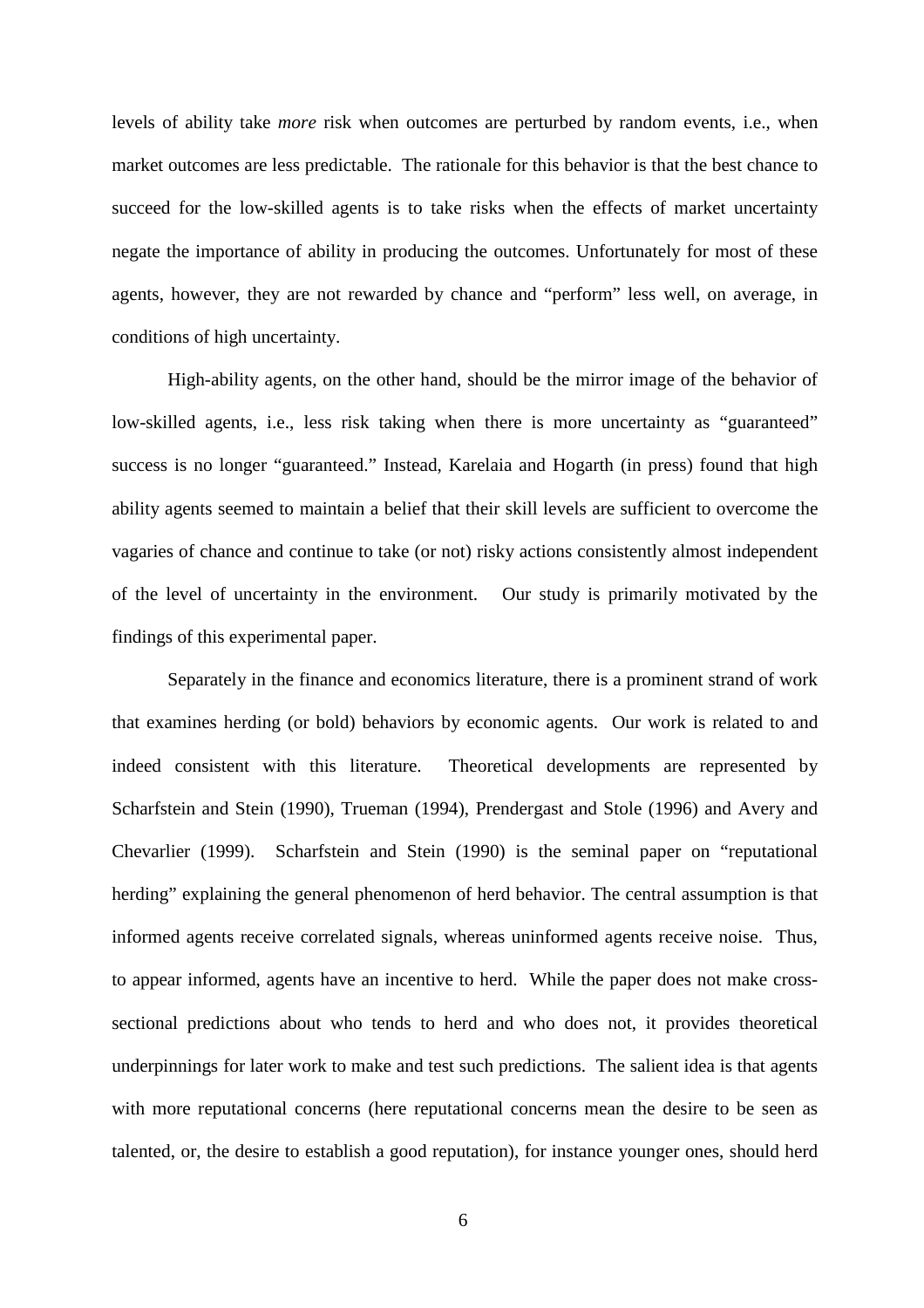more. Consistent with these predictions, empirical work such as Hong et al. (2000) and Chevalier and Ellison (1999) find that indeed less experienced agents herd more.

Trueman (1994) examines a notion of herding that refers to agents' under-weighting of private information and over-weighting of the consensus. Trueman's model predicts that in the cross-section, higher-ability analysts will be less influenced by the consensus. This is consistent with implications of Scharfstein and Stein and is empirically supported by Clement and Tse (2005). Avery and Chevalier (1999) build on Scharfstein and Stein (1990) and point out that agents only obtain private information about their own abilities over time. As a result, consistent with Scharfstein and Stein, young agents tend to herd, but older agents may be bolder. For skilled agents, bold behavior signals their superior ability; for unskilled agents, herding is a mimicking strategy to avoid being seen as having no ability.

In summary, the common conclusion emerging from past work is that experienced and skilled agents will generally be bolder. We build on this by further considering varying market conditions and arrive at the prediction that low-skill analysts should exhibit more timevarying boldness: they should become bolder in uncertain as opposed to other times.

A simple way of conceptualizing bold forecast decisions is to model each analyst's forecast for a company's earnings as a linear combination of the analyst's private information, on the one hand, and the consensus forecast of other analysts, on the other hand. Formally that is:

$$
FEPS_t^{ic} = \alpha P I_t^{ic} + (1 - \alpha) C S_t^c
$$
 (1)

where *FEPS*<sup>*ic*</sup> is the forecast of the *i*<sup>th</sup> analyst (*i* = *1*,……*I*) for the *i*<sup>th</sup> period (*t* = *1*,……*T*) for the  $c^{th}$  company ( $c = 1, \ldots, C$ );  $PI_t^i$  is the *i*<sup>th</sup> analyst's private information or signal for the *t*<sup>th</sup> period for the  $c^{th}$  company;  $CS_i^c$  is the consensus forecast of other analysts for the  $t^{th}$  period for the  $c^{th}$  company; and  $\alpha$  is the weight the analyst gives to her own private information or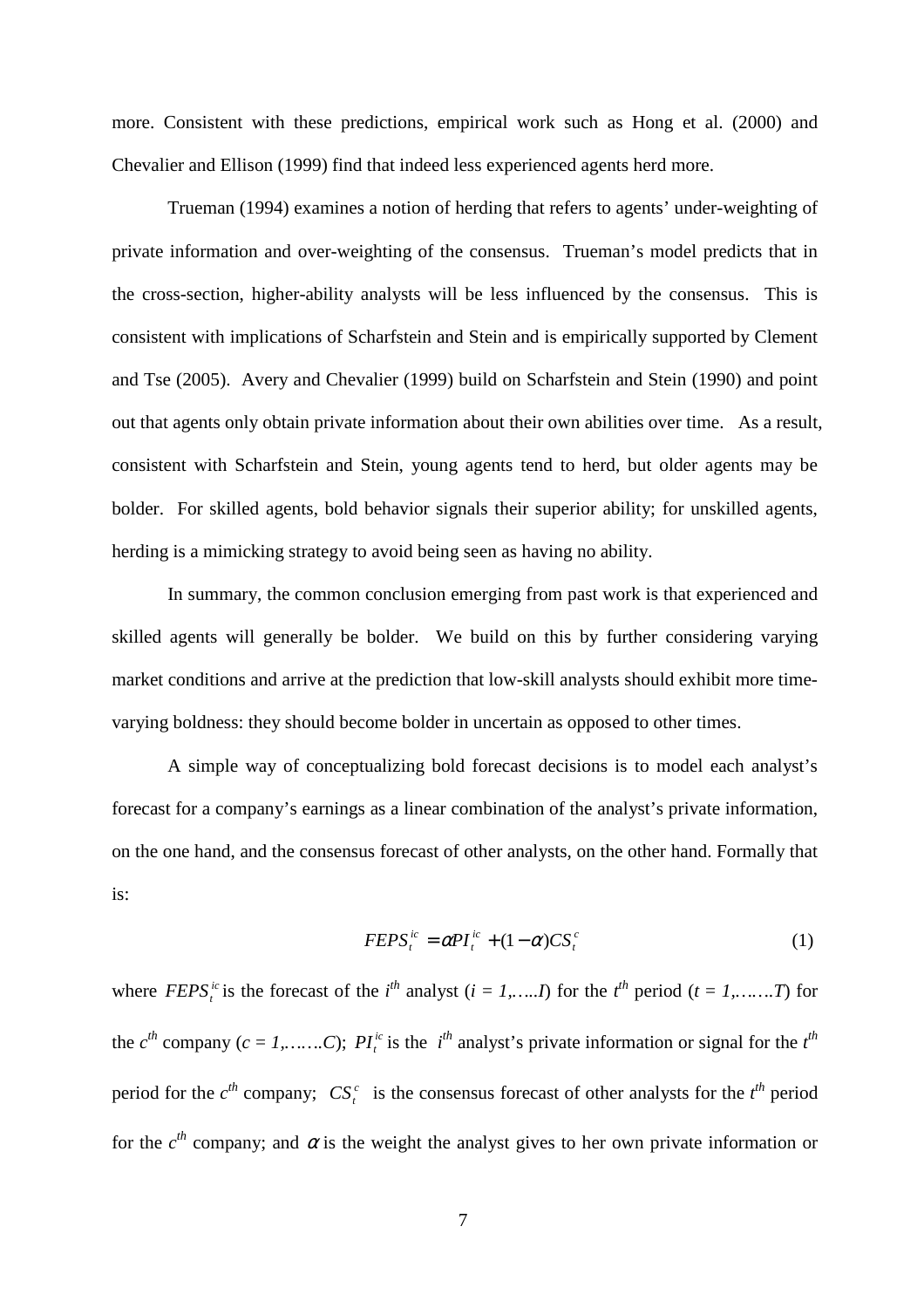signal.<sup>1</sup> For all analysts, we assume that a common goal is to be among the most accurate in their predictions ex-post, and that they need to signal their ability by issuing bold forecasts (Prendergast and Stole, 1996).

The questions we address effectively center on how much weight  $(\alpha)$  analysts give to their private information or signal as a function of both market conditions and personal attributes. For the former we consider the relative volatility of market conditions (stable or volatile); for the latter, we characterize analysts by their expertise (high or low). Overall, the literature relevant to the set-up in equation (1) suggests several hypotheses. First, when market uncertainty is low (stable conditions), low ability level analysts will be conservative in the sense of placing most weight on the consensus forecast, i.e.,  $\alpha$  < 0.5, hence herd (i.e., mimic the decisions of others). Second, when market uncertainty is high (volatile conditions), low ability level agents will take more risk and weight their private information more than the consensus forecast, i.e.,  $\alpha$  > 0.5, hence be bold. Third, high ability analysts will maintain the same weights for private information and consensus forecasts over both stable and volatile market conditions; hence for them the relation between boldness and uncertainty will not provide a strong signal about their skill.

On the empirical front, our work adds to the large literature on the behavior of financial analysts. Clarke and Subramanian (2006) study analysts' boldness depending on their past accuracy and show that analysts with high forecasting error in the recent past are on average bolder. Clement and Tse (2005) empirically test the Trueman model by focusing on how analysts' boldness changes in a sequence of forecast revisions. They find that forecasts that move away from consensus and towards the analyst's own prior tend to be more accurate and informative. Though this is different from cross-sectional studies, it suggests that boldness is positively related to analysts' private information about their own skill. Hong et al.

 $\overline{a}$ 

 $\alpha$ , of course, also varies by analyst, period, and stock. However, for the present discussion, it is simpler to drop the subscripts.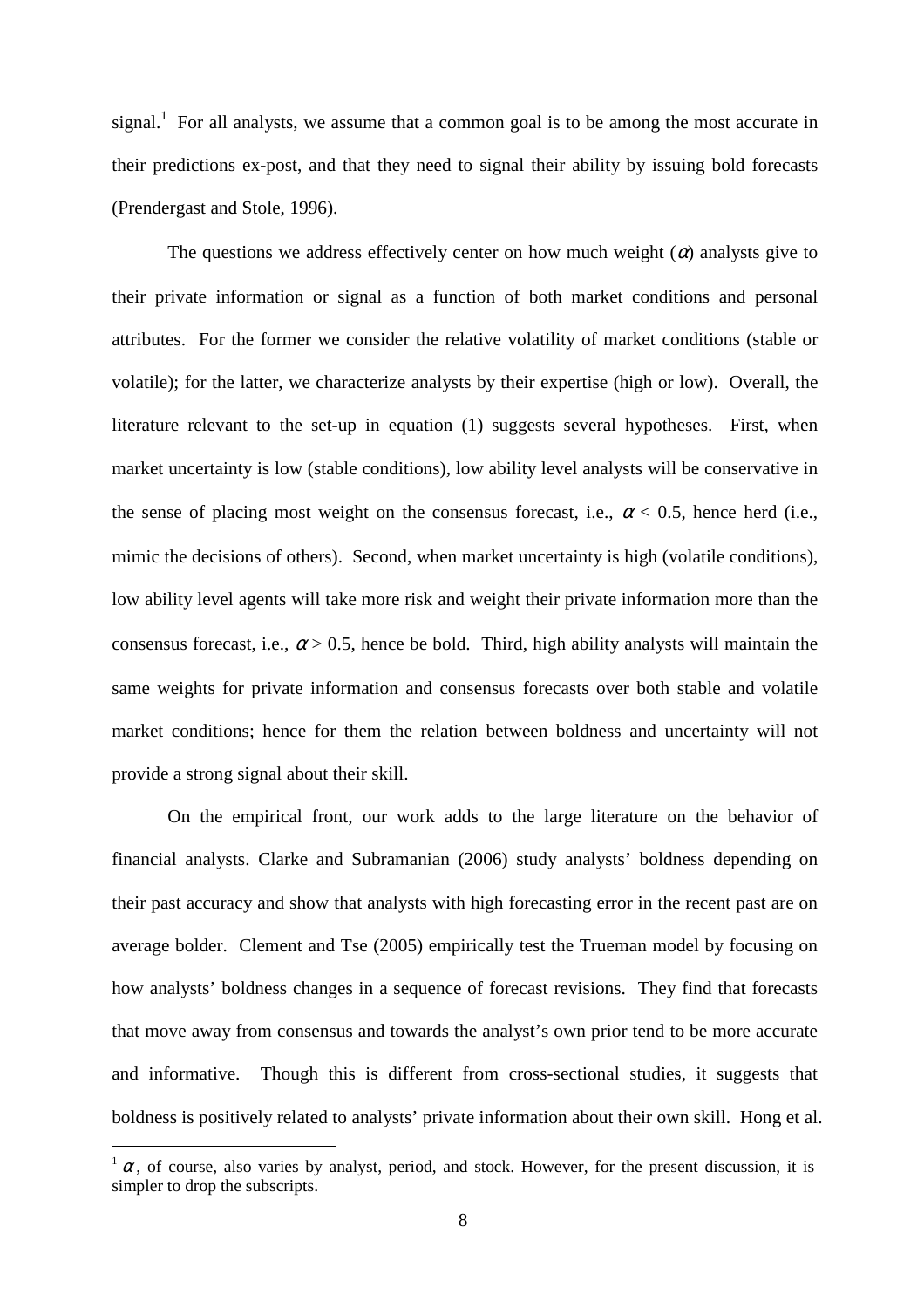(2000) show empirically that younger analysts are more likely to be terminated for bold forecasts than their older counterparts, and consistent with career concerns, younger analysts tend to herd more. Similarly, in the mutual fund setting, Chevalier and Ellison (1999) find that job termination is more performance-sensitive for younger managers than for older ones, and consistent with career concerns, younger managers tend to hold more conventional portfolios and avoid unsystematic risk. While this past research informs our current work, it does not consider the effects of market uncertainty on the analysts' boldness decisions in a dynamic setting, which is a key contribution of this paper.

Finally, we note that our work is distinct from the literature of agents' behavioral biases. In the analyst context, Hilary and Menzly (2006), for example study the short-term dynamics of analysts' behavior and provide evidence that analysts become overconfident after a series of accurate forecasts, leading to bolder and less accurate behavior in the short-term. Our work differs from this literature in two ways. First, we consider analysts' performance using past accuracy over a long time period, as opposed to the recent past. The long-term track record is more likely to reflect analysts' skill independent of short-term behavioral biases such as over-confidence or over-reaction. Second, we do not appeal to any notion of irrationality in deriving our predictions. In other words, our time-varying pattern may be due to agents taking rational, calculated risks in different environments. Third, as noted above, unlike past work on the behavior of analysts, we consider how behavior changes with market conditions.

#### **3. Empirical Setup**

## **3.1 Data**

We use quarterly Earnings per Share (EPS) forecast data from I/B/E/S for the period of January 1, 1990 to December 31, 2009. We perform data pre-processing steps common in the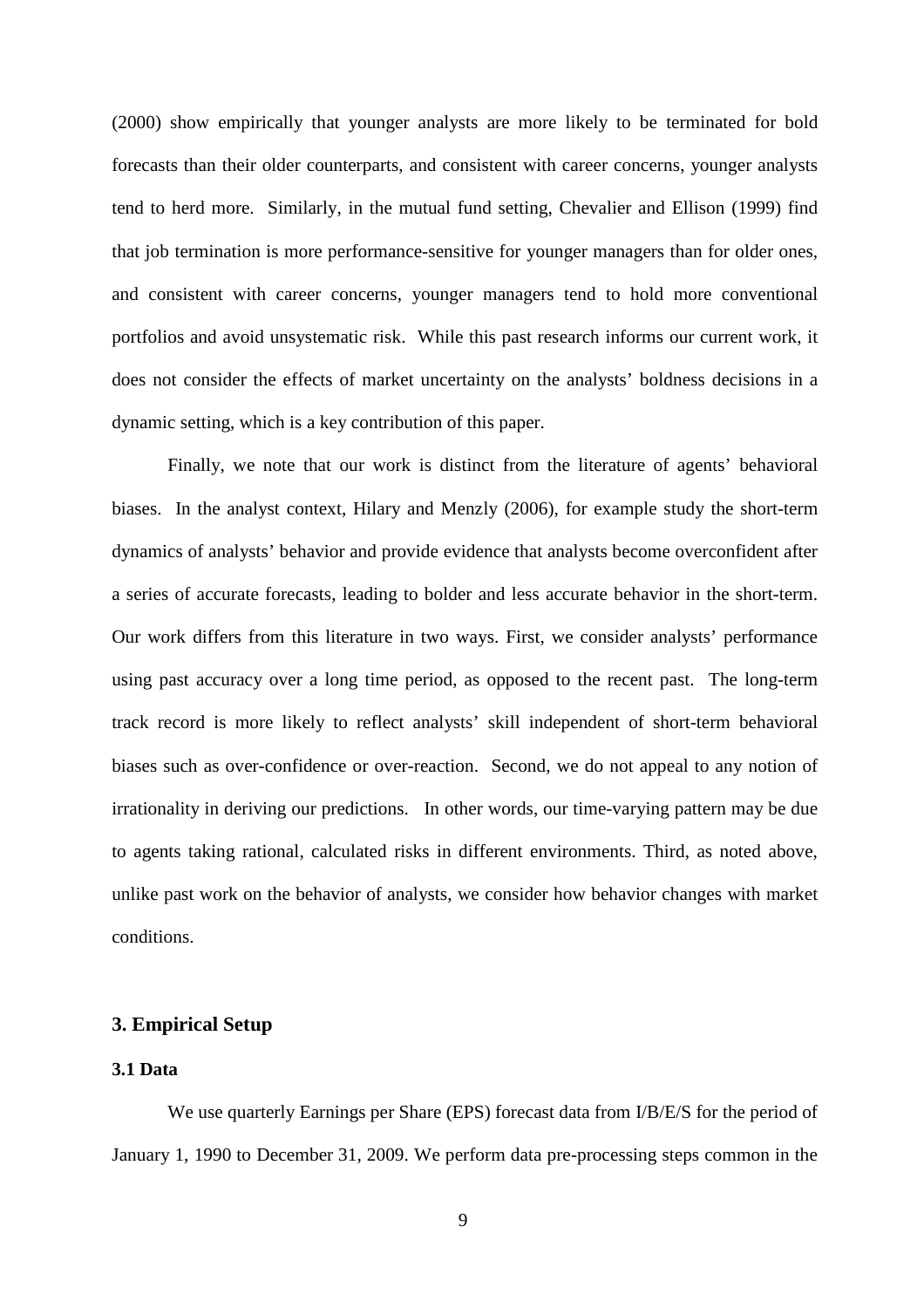literature (see for example Hong et al., 2000, Clement and Tse, 2005, Hilary and Menzly, 2006): we only keep forecasts made during the same quarter of the company announcement; to remove possible errors we remove forecasts reported after the company announcement; all actual and predicted quarterly EPS are divided by the average stock price of the company during the quarter – to also avoid heteroscedasticity issues in the regressions, as typically done in the literature – and multiplied by 100 – hence all EPS, forecasted and actual, are "dollars earned/lost per 100 dollars"; we only use company quarters if the average stock price during the quarter is more than 5 dollars; we only use the last EPS forecast of each analyst in each quarter and we control for the number of days left from the time of this last company forecast of the analyst in the quarter till the company announcement date; finally, we remove outliers defined as company quarters for which at least one analyst had a forecast error larger than 40 (hence more than 40 dollars per 100 dollars) – this is the  $99<sup>th</sup>$  percentile of the maximum forecast error during a calendar quarter.

All variables used in the models below are defined in Table 1. We define boldness as the absolute difference between the forecasted EPS of an analyst and the average forecasted EPS of all *other* analysts during the quarter for the company. To have reliable estimates of boldness we only consider company quarters where we have at least 5 analysts, as also done in the literature (e.g., Hilary and Menzly, 2006, Hong et al., 2000) – varying this threshold does not alter the results qualitatively. We define the forecast error of an analyst for a company in a quarter to be the absolute difference between the forecasted and actual EPS. Table 2 presents summary statistics for the main variables used in the analysis below.

### **3.2 Measures of Skill**

As we cannot directly observe how analysts assess their own skill, we use a proxy for it. Our proxy for self-assessed skill is based only on past accuracy (Clement and Tse, 2005).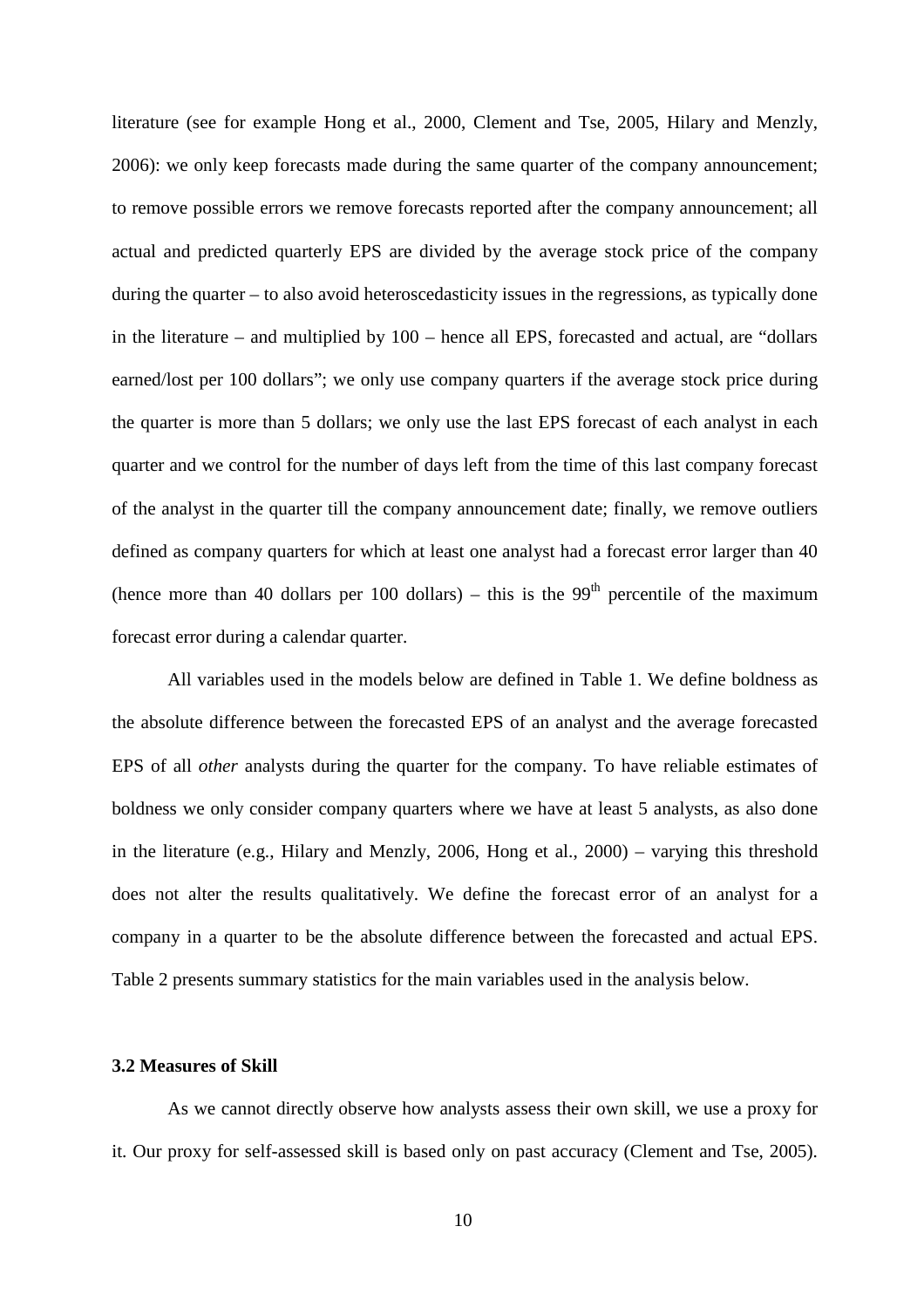Specifically, we measure the skill of an analyst as the negative of the mean absolute forecast error (so the higher the more skill) of the analyst over the previous twelve quarters available for this analyst<sup>2</sup>, namely  $SKILL<sub>t</sub><sup>i</sup>$ *SKILL*<sup>*i*</sup><sub>*t*</sub> = - *MEAN*  $\Gamma$ *FRR*<sup>*i*</sup><sub>*(t-12)(t-1)*</sub>. Using longer lengths of time, including the average error since the very first time an analyst appears in the dataset, namely  $i_{2t} =$ *SKILL*<sup>*i*</sup><sub>2*t*</sub> = *-MEAN*  $\mathsf{FERR}_{0(t-1)}^i$ , leads to similar results. Using a twelve month time window, we consider a rolling window of performance to allow for changes of skill over time. The correlation between consecutive non-overlapping twelve-quarter windows of SKILL is 0.32, which is sufficiently high (Clement and Tse, 2005). In the analysis we use data only from analysts for whom we have at least twelve quarters of data (to have enough data to calculate SKILL) as well as at least one quarter of data for each particular company (to have enough data to use past short-term company specific performance and boldness as control variables). However, all analysts are considered when calculating boldness.

#### **3.3 Measures of Uncertainty**

 $\overline{a}$ 

Much as in the case of skill, we cannot directly measure how much uncertainty an analyst perceives for a particular company at a particular quarter, and we can only develop proxies for this. There are many candidate proxies such as the dispersion of all analysts' forecasts for a company during a quarter, the overall market volatility, or firm characteristics. We would like the proxy to be exogenous and to change across quarters and firms. Clearly a market level volatility, such as the VIX index, cannot differentiate among firms, while firm characteristics do not change frequently across quarters. Using the dispersion of analysts'

<sup>&</sup>lt;sup>2</sup> While we consider the average forecast error of an analyst as a proxy for the analyst's self-assessed skill, other ways to conceptualize self-assessed past accuracy are possible. For example, it is possible that when assessing their skills, analysts overweight peak or/and end performance in the sequence relative to other pieces of evidence regarding their skill level. However, Cojuharenco and Ryvkin (2008) showed that the co-called "peak-end rule" often produces similar evaluations of streams of experiences as simple averaging, especially when the impressions generated by past experiences are relatively persistent.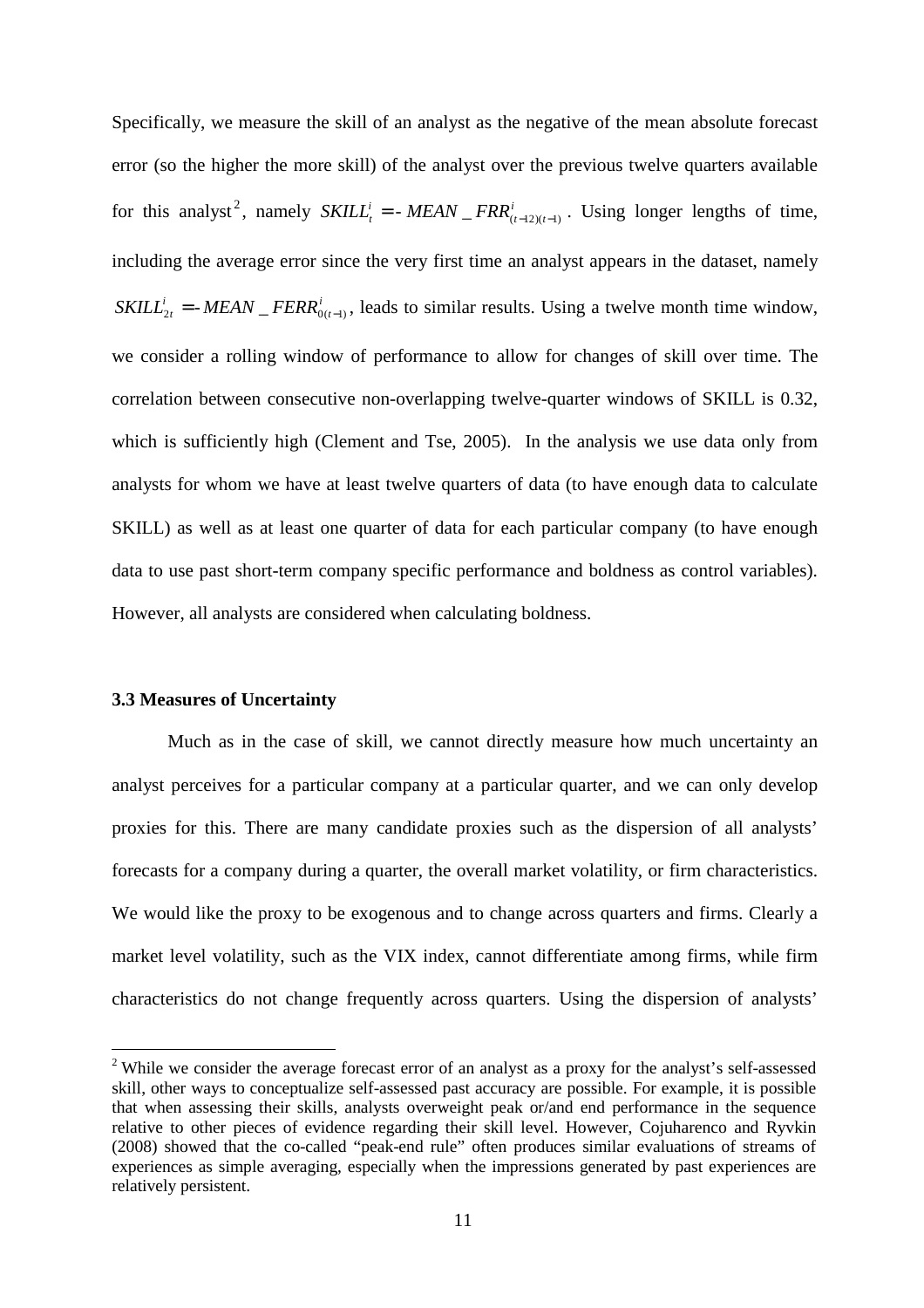forecasts is subject to endogeneity issues. We therefore choose to measure the uncertainty perceived about a firm during a quarter as the standard deviation of the daily stock returns of that company during the quarter.<sup>3</sup> Moreover, to allow an analysis of the analysts' behavior under low or high-uncertainty environments, we define as high-uncertainty company quarters those when the standard deviation of the daily returns of the company's stock is within the top 20% of the standard deviations of quarterly daily returns for that company in all previous quarters. $4$ 

#### **4. Skill, Uncertainty, and Boldness**

#### **4.1. Baseline findings**

 $\overline{a}$ 

We begin with a simple univariate analysis of the relation between self-assessed skill (proxied by past accuracy), uncertainty (proxied by stock-level return volatility), and analysts' forecast boldness. First we note that in high-uncertainty times, the overall variance across forecasts is higher: the average across companies and quarters of the standard deviation of the analysts' (company-quarter) forecasts<sup>5</sup> *FEPS* is 0.16 for low-uncertainty quarters and 0.34 for high-uncertainty. The larger variance across forecasts in high-volatility periods indicates that analysts exhibit more divergent opinions in such times.

Second, each quarter *t* we sort all analysts according to their past skill proxy (*SKILL*<sup>*i*</sup><sub>*t*</sub>) and split them into five low-to-high quintiles (quintile 1 contains the bottom 20% and quintile 5 the top 20%). An analyst may be in different quintiles in different quarters. We then measure the average boldness of analysts in each skill quintile, focusing on the boldness differential

 $3$  Using the volatility of daily returns of the previous quarter or an average over the past two quarters does not change the results.

<sup>&</sup>lt;sup>4</sup> The results are robust to changes of this 20% threshold. All results below also hold if we use the actual, real-valued, stock returns standard deviation in the models below instead of the dummy variable measure (*UNC*)*.* 

<sup>&</sup>lt;sup>5</sup> This is the average across all company-quarters of the standard deviation of the forecasts for each company-quarter. It is not the standard deviation of all forecasts (across companies and quarters) reported in Table 2.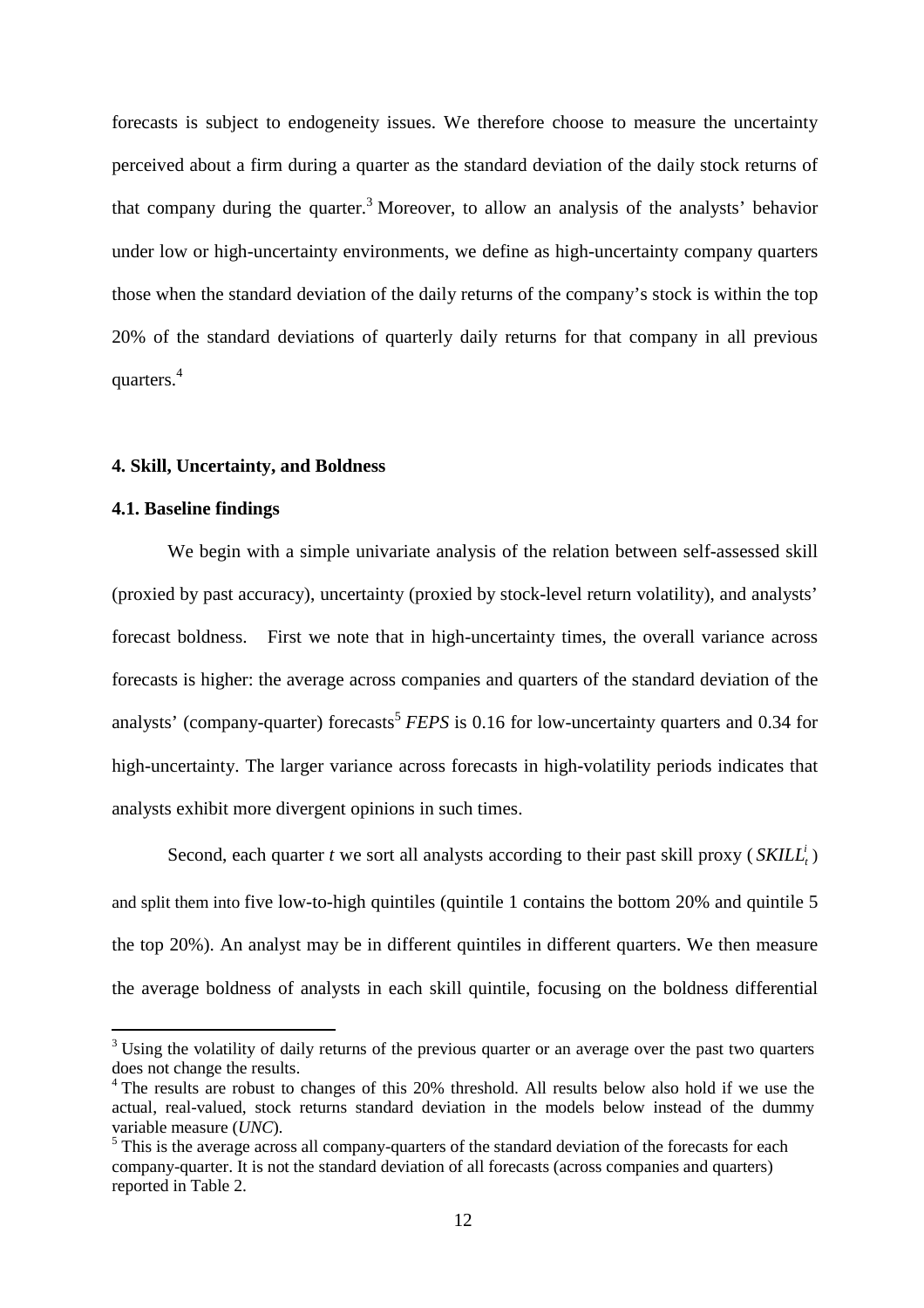between times of high and low-uncertainty for each of the quintiles. Our hypothesis is that low-skill analysts should exhibit larger boldness differentials between high and lowuncertainty periods.

Table 3 shows the results. Several observations can be made. First, in high-uncertainty times, overall boldness increases. Since boldness is measured as absolute deviations from consensus, this likely reflects the larger variance in high-uncertainty company quarters noted above. Second, the most salient observation is that, consistent with our prediction, the results indicate that change in boldness by low-skill analysts from low to high-uncertainty times is much larger (at an average of 0.36) than the same change for high-skill analysts (at an average of 0.06).

We next re-examine the same relation in a multi-variate setting. We consider a number of controls studied in the literature that relate to analysts' boldness behavior. As discussed above, previous studies suggest that boldness depends on career and reputation concerns (e.g., Hong et al., 2000) as well as reactions to recent performance (e.g., Clarke and Subramanian, 2006, Hilary and Menzly, 2006). To control for the first, we use  $EXP_t^{ic}$  as in Hong et al. (2000) and Clement and Tse (2005). <sup>6</sup> Analysts with more quarters of experience are expected to be bolder as they face less career and reputational concerns (Hong et al., 2000). To control for recency effects we include previous quarter accuracy and boldness, *FERR*<sup>*i*</sup><sub>*t*−1</sub> and *BOLD*<sup>*ic*</sup><sub>*t*-1</sub></sub>. We also include as further controls the variables  $SN_t^i$ ,  $DAYS_t^{ic}$ ,  $LSIZE_t^c$ ,  $N_t^c$ (see Table 1 for definitions), and a full set of year dummies. Clement and Tse (2005) find that bold forecasts are less likely to be issued by analysts with large portfolios, hence the introduction of the number of companies the analysts follow,  $SN_t^i$ , as a control. The earlier a forecast, *DAYS*<sup>*t*</sup>, the less information is available to the analyst hence possibly the larger the

 6 Using company specific experience instead does not alter the results.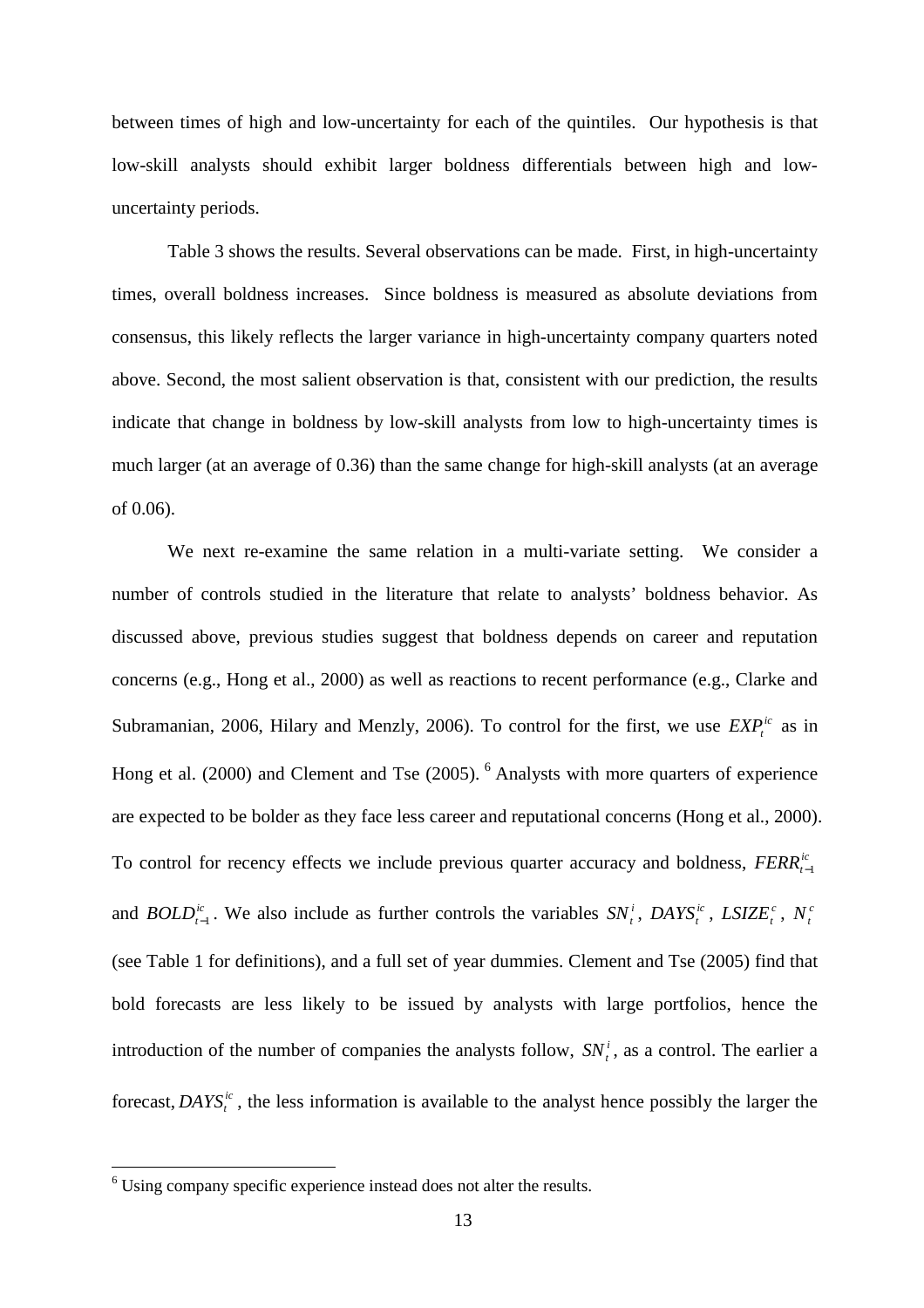deviation from consensus. Both the size of the firm  $LSIZE^c_t$  as well as the number of analysts following a firm  $N_t^c$  are related to the amount of information available to the market for a particular firm (e.g., Hilary and Menzly, 2006). Although we estimate analyst-firm fixed effects models, we use  $LSIZE^c_t$  since over the 20 years period we consider the size of the companies changes. Size is known to be related to a number of factors beyond the amount of information available to the market for a particular firm.

We estimate analyst-company fixed-effect regressions to study the effects of these factors on boldness. The full model tested is:

$$
BOLD_t^{ic} = \alpha + \beta_1 SKILL_t^i + \beta_2 UNC_t^c + \beta_3 (SKILL_{1t}^i * UNC_t^c) + \beta_4 EXP_t^i + \beta_5 FERR_{t-1}^{ic} + \n\beta_6 BOLD_{t-1}^{ic} + \beta_7 SN_t^i + \beta_8 N_t^c + \beta_9 DANS_t^{ic} + \beta_{10} LSIZE_t^c + \beta_{11} DTIME_t + \alpha^{ic} + \varepsilon_t^{ic}
$$
\n(2)

where *DTIME* is a dummy for each year (from 1990 to 2009),  $\alpha^{ic}$  is the analyst-firm fixed effect, and  $\varepsilon_t^{ic}$  is the error term. In all models, standard errors are adjusted for clustering by analysts and firms since observations are independent across clusters but not necessarily independent within clusters. $<sup>7</sup>$ </sup>

An underlying assumption of the specification used is that analysts treat each stock independently. Although this may be a limitation, such a specification has been often used and justified (e.g. Barberis and Huang, 2001) in the past. Moreover, as the uncertainty is stockspecific, aggregating the results across all stocks would not allow the test of our hypotheses. Using a market-wide measure of uncertainty, such as the VIX index, does not provide enough information and only allows for few quarters where overall market uncertainty was high.

The estimated coefficients of all models are shown in Table 4. The results are in agreement with the uni-variate tests in Table 3. Boldness increases as uncertainty increases, and the coefficient  $\beta_3$  of the  $(SKILL_{1t}^i * UNC_t^c)$ *c t SKILL*<sup>*i*</sup><sub>*i*</sub><sup> $*$ </sup>*UNC*<sup>*c*</sup><sub>*i*</sub><sup>*)*</sup> interaction is negative (-0.227) and significant

 $\overline{a}$ 

 $7$  Estimating Fama-Macbeth regressions (Fama-MacBeth, 1973), instead, does not alter the results.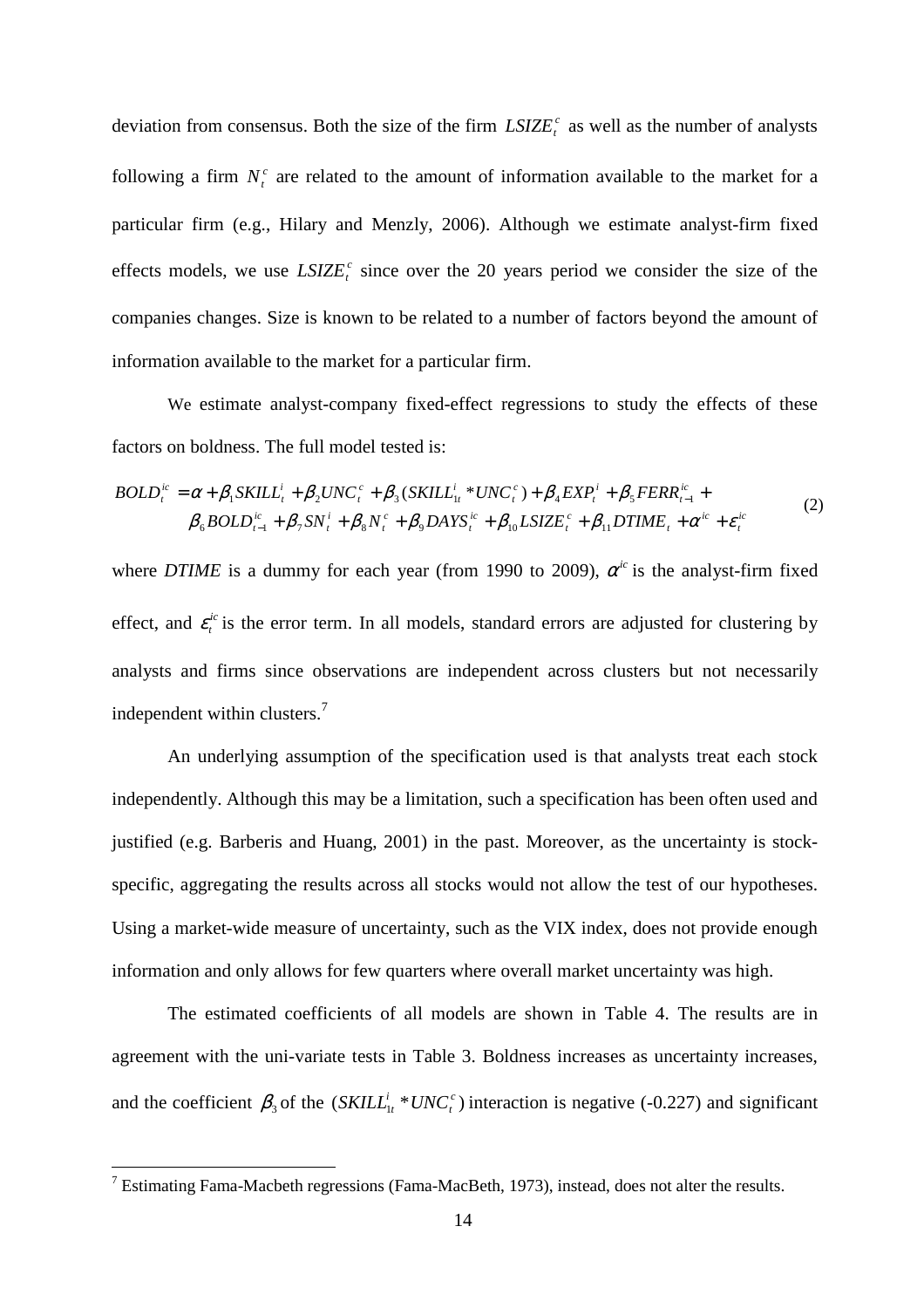supporting the hypothesis that as uncertainty increases less skilled analysts become relatively bolder. Thus, both uni-variate and multi-variate analysis yield the same conclusion that lowskill analysts become relatively bolder in highly uncertain times, consistent with our prediction and the prior experimental results.

One question is whether the boldness exhibited by low-skilled analysts in uncertain times actually "pays off" in the sense that these forecasts are accurate. Our prediction is that they should not because low-skilled analysts are unlikely to suddenly become more skilled in uncertain times. Even if at the individual level the observed behavior may be rational – which we cannot infer – it may be inefficient in the sense that no additional information is incorporated in these bold forecasts, as argued by Scharftein and Stein (1990).

To formally test this, we examine ex-post accuracy of forecasts, and focus on whether accuracy drops during highly uncertain times. Table 5 shows the uni-variate test. This table is similar to Table 3 except that instead of reporting boldness we report forecast error. As expected, when uncertainty is high everyone becomes less accurate. More importantly, the accuracy of low-skill analysts drops by 0.98 in high- compared to low-uncertain times, a much larger drop than that exhibited by high-skill analysts (0.17).

Table 6 further confirms this finding in a multi-variate setting. We estimate analystfirm fixed-effects regressions using  $FERR_t^k$  as the dependent variable. We use the same control variables as for boldness in Table 4, except that we also add the boldness  $BOLD<sup>ic</sup><sub>t</sub>$  of the analyst *i* for company *c* during the same quarter *t* as a dependent variable. As in Table 4, in all models, standard errors are adjusted for clustering by analysts and firms since observations are independent across clusters but not necessarily independent within clusters.<sup>8</sup>

From this table we observe that overall forecast error increases as uncertainty increases, but more importantly, the coefficient  $\beta_3$  of the  $(SKILL_{1t}^i * UNC_t^c)$ *c t SKILL*<sup>*i*</sup><sub>*t*</sub>  $*$  *UNC*<sup>*c*</sup></sup>) interaction is negative (-0.43)

 8 Estimating Fama-Macbeth regressions (Fama-MacBeth, 1973) does not alter the results.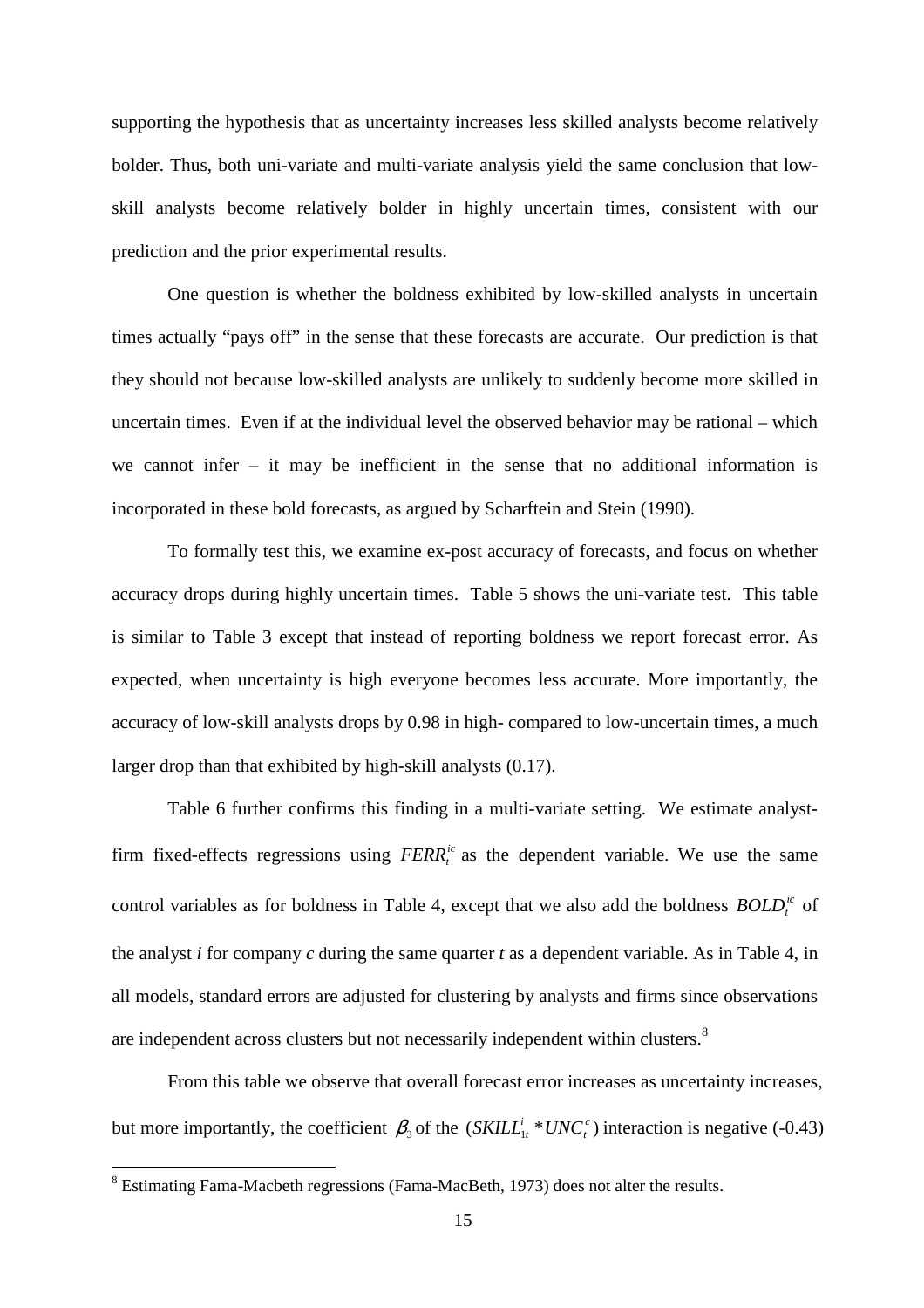and significant. This means that the reduction in accuracy as uncertainty increases is significantly smaller among high than low-skill analysts, consistent with the uni-variate result in Table 5. Thus, we conclude that the selective boldness exhibited by low-skill analysts in highly uncertain time-periods on average does not "pay off".

#### **4.2. The Role of Experience**

So far we have documented that, consistent with experimental evidence, low-skill analysts exhibit a greater boldness differential when uncertainty increases. An interesting question is how this pattern is affected by analyst experience. Is it more pronounced among younger or older analysts? The question is relevant as much existing literature has pointed out differences in herding behavior between the young and the old.

Existing work (e.g. Hong et al., 2000, Clement and Tse, 2005) shows that, having greater career concerns, young analysts generally herd more that their older counterparts. This is supported by the positive (0.006 in model (2)) and significant coefficient of *EXP* in Table 4. Young analysts' overall desire to herd more out of career concerns may attenuate the opportunistic behavior of selective boldness in uncertain times. In addition, selective boldness in uncertain times requires that the analysts have private information about their own skills. Young analysts, as pointed out by Avery and Chevalier (1999), have little private information about their own type. For these two reasons, we expect that the time-varying pattern documented in our baseline analysis should be more pronounced among the older analysts.

 Tables 7 and 8 investigate this issue. In Table 7 we define four types of analysts: a) low experience and low skill; b) low experience and high skill; c) high experience and low skill; d) high experience and high skill. We define low and high as the bottom and top quintiles for both experience and skill. We estimate a model analogous to model (2) in Table 4 adding dummies for each of the four types (YOUNG\_UNSKILL, YOUNG\_SKILL,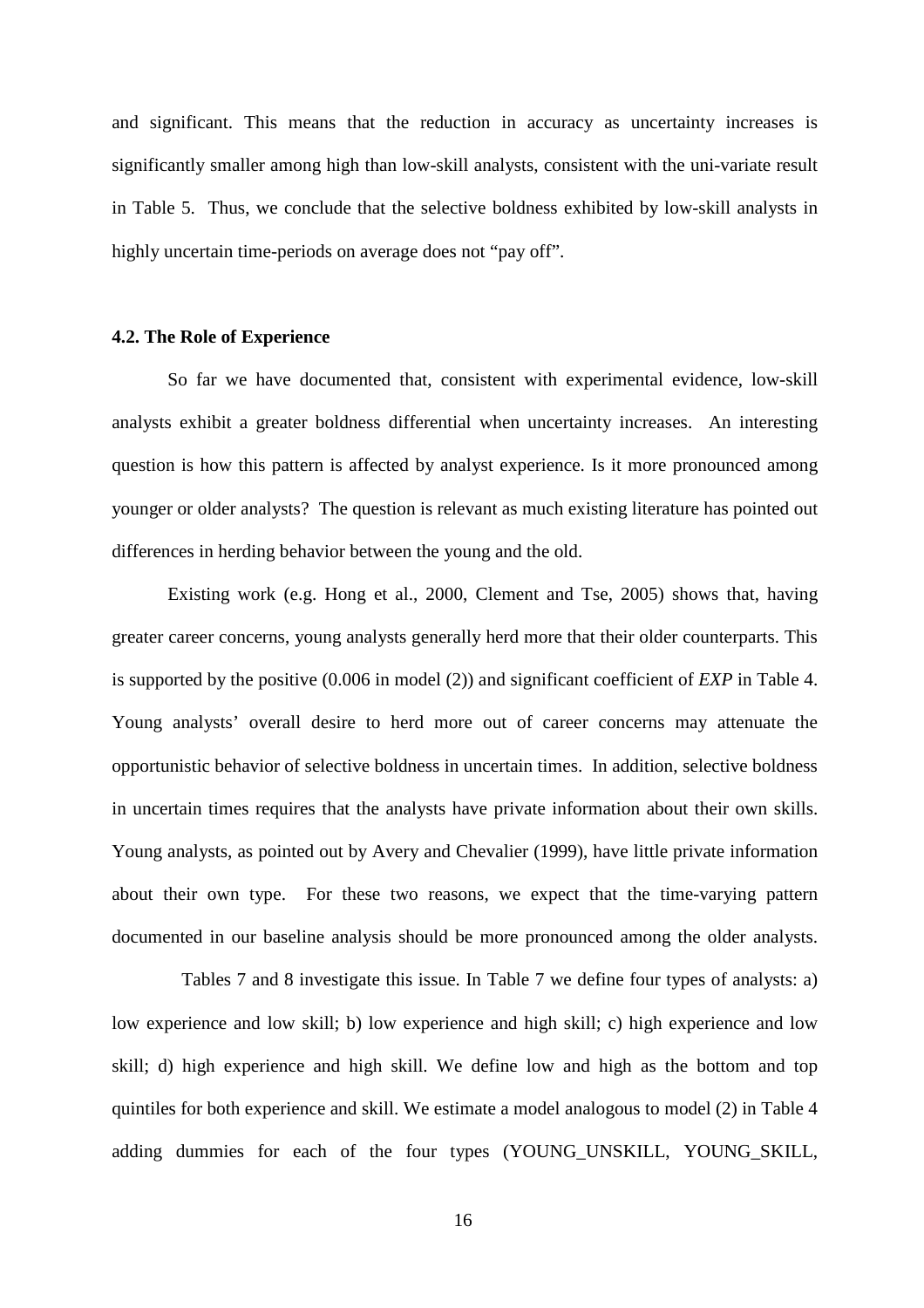# OLD UNSKILL, OLD SKILL) of analysts and their interactions with uncertainty (YOUNG\_UNSKILL\*UNC, YOUNG\_SKILL\*UNC, OLD\_UNSKILL\*UNC, OLD\_SKILL\*UNC).

First, regardless of experience, skilled analysts exhibit less time-varying boldness than unskilled analysts, as shown above: the coefficients of both YOUNG\_SKILL\*UNC (-0.25) and OLD SKILL\*UNC (-0.23) are negative and significant indicating that relative to old unskilled analysts (the omitted group), skilled analysts, young and old, exhibit less selective boldness in uncertain times. Moreover, the coefficient of YOUNG UNSKILL\*UNC (-0.08) is also negative (but insignificant with a p-value  $= .076$ ) indicating that unskilled analysts generally exhibit time-varying boldness, but at least in terms of magnitude, it seems that the effect is stronger for the most experienced analysts than it is for the least experienced ones.

To further investigate the last point, we estimate separate regressions for young and old analysts. The results are shown in Table 8. For both populations the coefficient of  $(SKILL_{1t}^i * UNC_t^c)$ *c t SKILL*<sup>*i*</sup><sub>*it*</sub> \**UNC*<sup>*c*</sup></sup>) is negative and significant supporting the previous results. Moreover, consistent with our prediction and suggestive result in Table 7, the coefficient of the interaction is smaller (0.18) for the young sample than for the old sample (0.28).

#### **5. Relationship between past boldness behavior and future performance**

If low-skill analysts become relatively bolder when there is higher uncertainty, then we may be able to infer analyst skill by observing how they behave as uncertainty varies. For this purpose, we replicate the accuracy analysis above but this time using the following indicator of skill:

$$
BSKILLti = LMEAN- BOLD0(t-1)i - HMEAN- BOLD0(t-1)i
$$
\n(3)

That is, we observe how much bolder each analyst has become in the past when uncertainty was high. As in Tables 3 and 5, high-uncertainty company quarters are defined as those where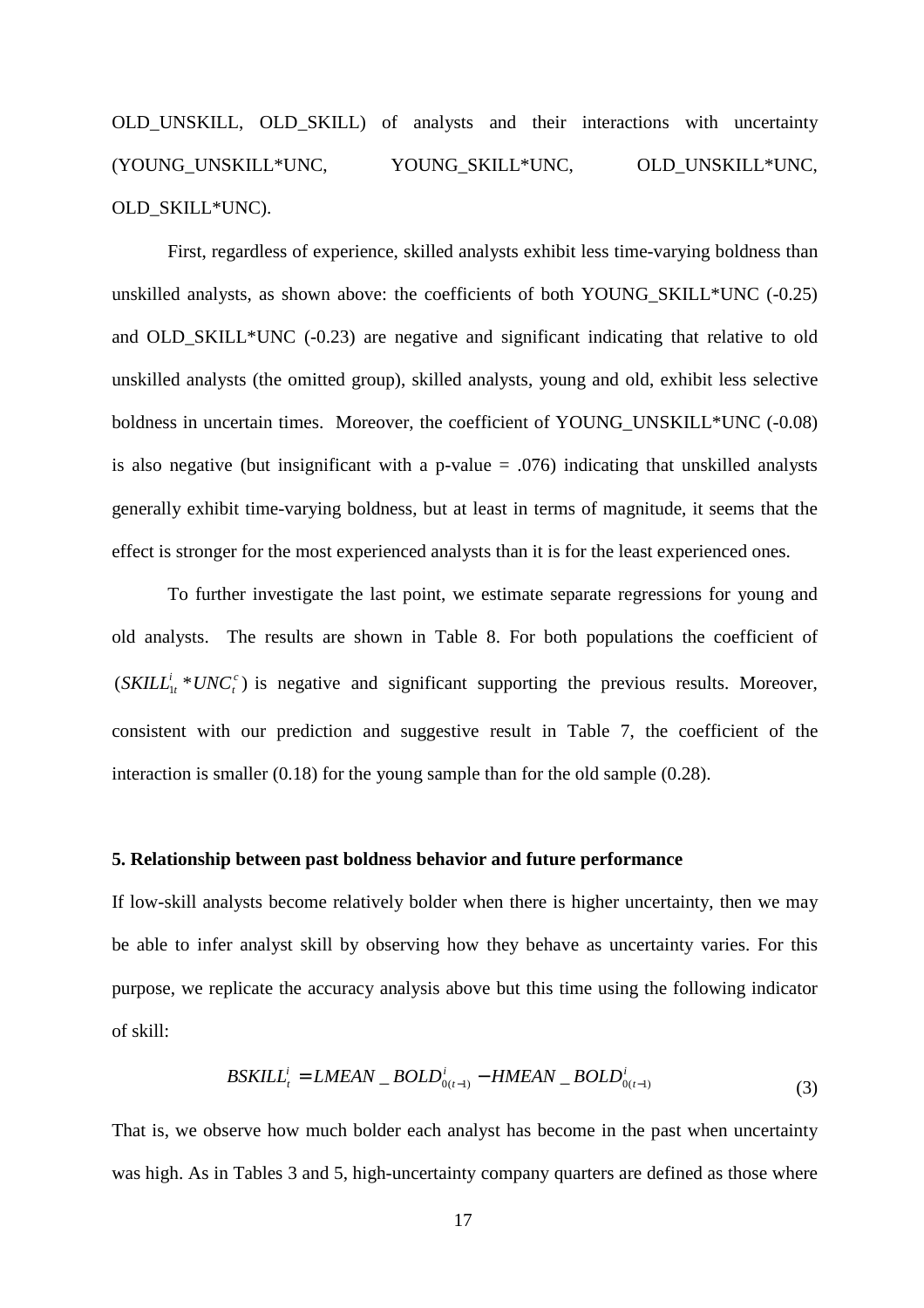the standard deviation of the daily returns of the company's stock is within the top 20% of the standard deviations of quarterly daily returns for that company in all previous quarters. Notice that BSKILL only uses past information based solely on the effect we study.

As in Table 5, we first study the uni-variate relation between the new skill measure, BSKILL, and forecast error. For this purpose, as before, each quarter *t* we sort all analysts according to their new skill ( *BSKILL<sup>t</sup>* ) and split them into five low-to-high skill quintiles (from the bottom 20% to the top 20%). An analyst may be in different quintiles in different quarters. We then measure the average forecast error, separately across all high- and lowuncertainty company quarters, of the analysts in each of these quintiles. Table 9 shows the uni-variate relation between *BSKILL* and forecast error as in Table 5. The new skill measure does differentiate low-skill analysts, especially, the lower quintile, from the rest.

We further examine whether the new measure of skill, *BSKILL,* can provide additional information regarding the future accuracy of an analyst beyond that indicated by the past accuracy based measure *SKILL* and *EXP.* The correlation between the two measures of skill is 0.28. We first report the average forecast error of analysts double-sorted according to both the accuracy based skill measure *SKILL* and the new measure *BSKILL.* Table 10 shows the results. The results indicate that *BSKILL* further differentiates the low-skill analysts: for the analysts in the lowest *SKILL* quintile, the average forecast error diminishes from 1.04 to 0.70 when these analysts are further ranked according to *BSKILL.* 

Multi-variate tests like those in Table 6, including only *BSKILL* or both *BSKILL* and *SKILL*, are shown in Table 11 – the results with only *SKILL* are as in Table 6. All previous control variables except the uncertainty related ones are used. Model (2) in Table 11, as well as the coefficient of *BSKILL* in models (1) and (3), indicates that the new measure of skill does add information to the past-error based measure of skill, *SKILL.* Both *SKILL* and *BSKILL* are significant in model (3) in Table 11.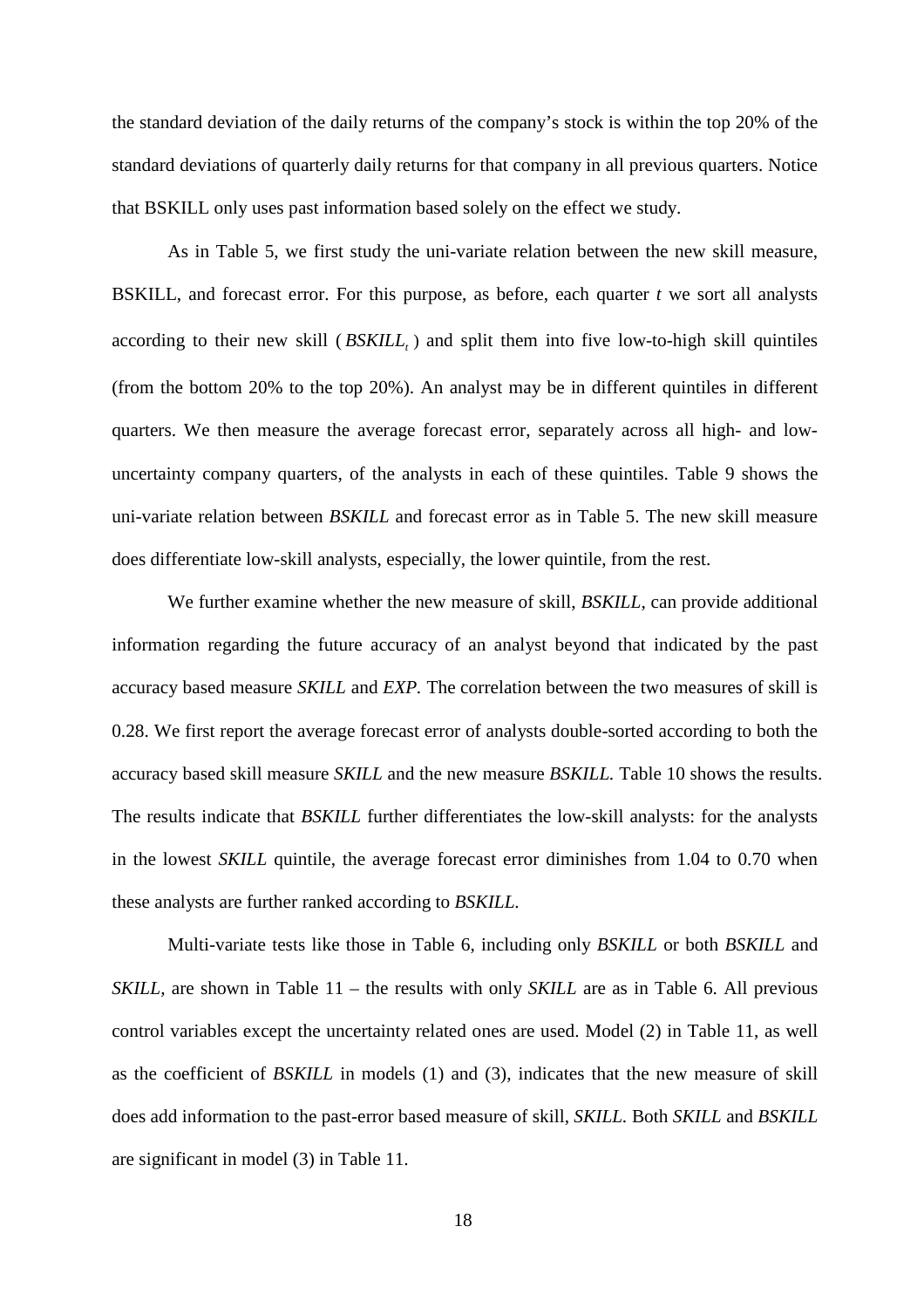#### **5. Discussion**

Given their importance in the functioning of the financial markets and the plethora of data capturing their behavior, the work of financial analysts has provided a fertile ground for research. A number of researchers have used analysts' forecast data to test theories developed in theoretical or experimental settings (Easterwood and Nutt, 1999, Clarke and Subramanian, 2006, Friesen and Weller, 2006, Hilary and Menzly, 2006). Such work has had at least two major benefits. It has tested possibly competing theories in naturally occurring environments, and increased our understanding of the behavior of financial analysts as key participants in financial markets.

This paper contributes to the literature by using analysts' forecast data to test a specific behavioral pattern that has been studied in theoretical or experimental settings in the past. Our findings both shed light on the risk-taking behavior of stock analysts and provide further proxies of analysts' accuracy skill that go beyond those existing in the literature. Consistent with past experimental findings, we provide evidence that as compared to high-skill financial analysts, low-skill analysts take more risk by being bolder when uncertainty in the market is high. The prediction error of such analysts also significantly increases in these circumstances. Moreover, observing how much bolder an analyst becomes during high-uncertainty times can provide a signal of the skill, and future accuracy, of the analyst. Indeed, we show that such a signal can explain future accuracy of an analyst beyond traditional measures of skill based on past forecast accuracy. These results are robust to a number of control variables, alternative econometric estimations, and measures of skill and market uncertainty.<sup>9</sup>

In common with many other professions, the tasks of financial analysts are competitive and outcomes depend on both skill and luck. Stimulated by experimental work in

<sup>&</sup>lt;sup>9</sup> All such robustness tests have been indicated across the analysis.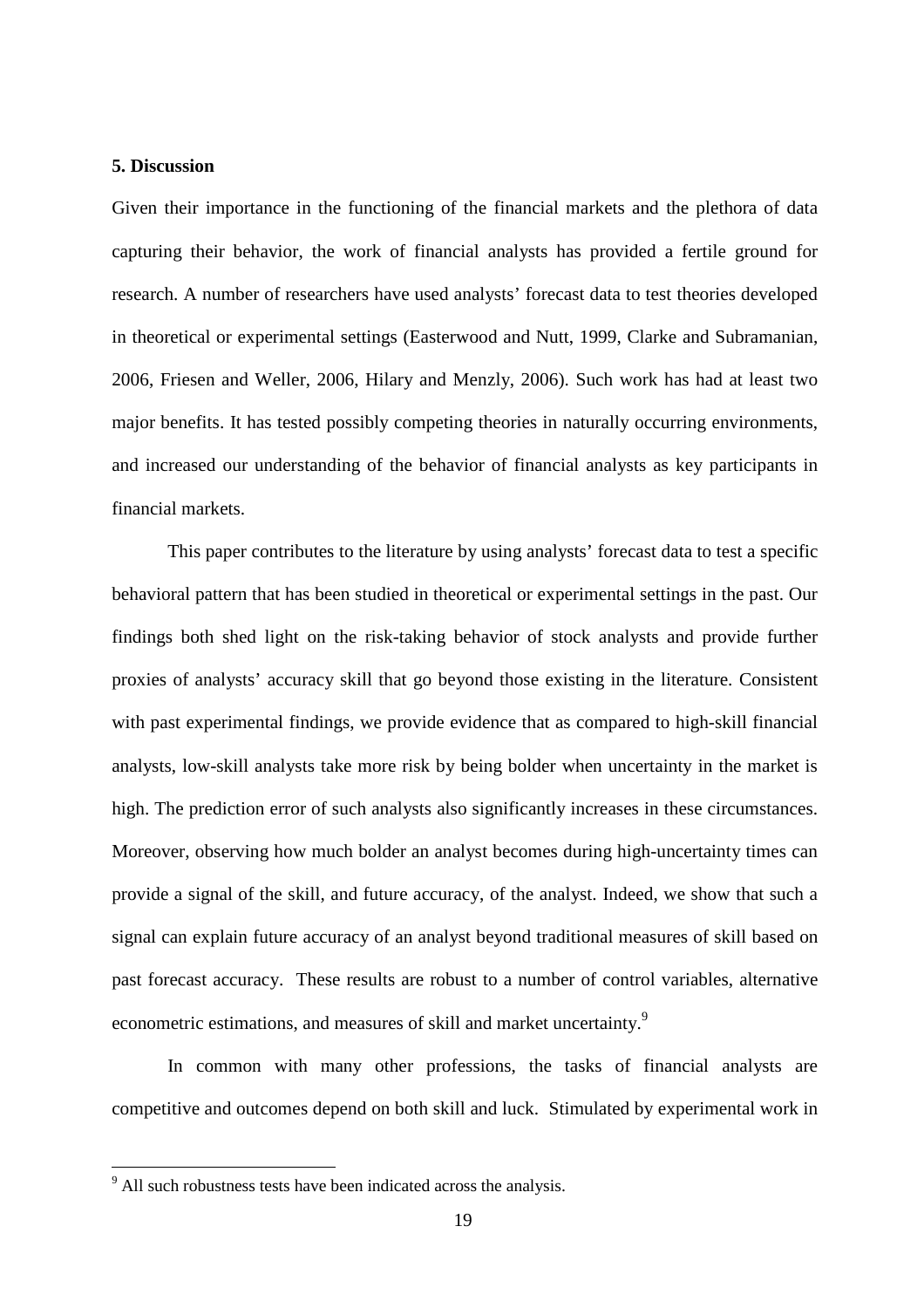analogous environments where low-ability agents are seen to increase their level of risk taking as the weight of luck becomes more important relative to that of skill, we find similar behavior among a population of financial analysts. At one level, such increases in risk taking can be seen as rational – it may be the only way that people with low ability can succeed. On the other hand, for most analysts of low ability – as well as most experimental participants – success is far from guaranteed and the behavior resembles that of buying lottery tickets with highly skewed payoffs. As to high-skill analysts – as well as high-skill experimental participants – there seems to be little evidence of hedging against increased luck in outcomes as they both act as though their skills are impervious to the vagaries of chance. Having made the link about ability and chance in experiments as well as one naturally occurring environment (i.e., the world of financial analysts), we can naturally ask questions about the boundary conditions of our findings. Do the same types of skill-risk-chance interactions occur in other competitive environments in the financial world (e.g., portfolio and fund managers) or elsewhere (e.g., launching new products or services, competitions in sports or for jobs, places in educational institutions, etc.)? Our paradigm provides a useful framework for illuminating risk taking in many applied areas.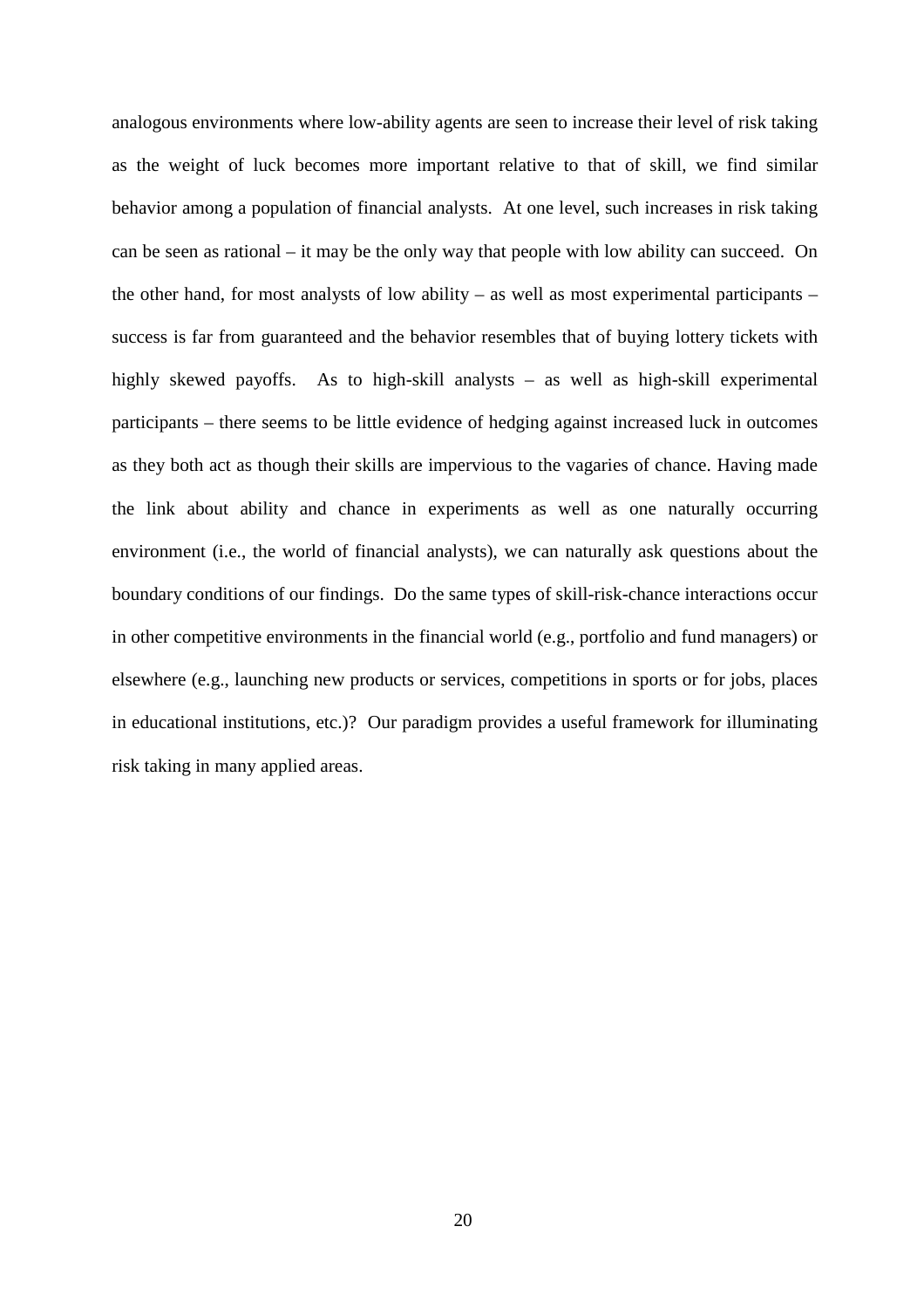$EPS<sup>c</sup>$ Actual EPS announced by company *c* at the end of quarter *t.* This is divided by the average stock price of company *c* during quarter *t,* and multiplied by 100.  $N_t^c$  and  $SN_t^i$ The number of analysts forecasting for company *c* in calendar quarter *t,* and the number of companies analyst *i* follows in quarter *t*, respectively  $UNC^c_t$ A dummy that is one if uncertainty is high and 0 otherwise. Uncertainty is the standard deviation of the daily stock returns of company *c* during quarter *t. VOL*<sup> $c$ </sup><sub>*t*</sub> is 1 if the standard deviation is in the top 20% of the standard deviations of all previous quarters of company *c.*   $LSIZE_t^c$ The logarithm of the market capitalization (average quarterly stock price x number of shares outstanding) of company *c* in quarter *t.*   $FEPS<sup>ic</sup>$ The last forecasted EPS of analyst *i* for company *c* at calendar quarter *t.* This is scaled by the average stock price of company *c* during quarter *t,* and multiplied by 100*.*   $DAYS<sup>ic</sup>$ The number of days between the last forecast of analyst *i* for company *c* in calendar quarter *t*, (namely  $FEPS_t^i$ ) and the date of the company announcement,  $EPS_t^c$ , that quarter. *ic FERR<sup>t</sup>* The absolute forecast error of analyst *i* for company *c* in calendar quarter *t*  defined as  $FERR_t^{ic} = |FEPS_t^{ic} - EPS_t^{c}$ *ic*  $FERR_t^{ic} = |FEPS_t^{ic} - EPS_t^{c}|$ . Note that both  $FEPS_t^{ic}$  and  $EPS_t^{c}$ have been scaled by the average stock price of company's *c* during quarter *t.*  $BOLD<sup>ic</sup>$ The absolute boldness of analyst *I* in calendar quarter *t* for company *c* defined as  $BOLD_t^{ic} = \left| FEPS_t^{ic} - \frac{1}{N_t^c - 1} \sum_{j \neq i} \right|$ *j i jc*  $c \neq \bot$ <sup>t</sup>  $\cup$ <sup>t</sup> *t ic t*  $\frac{1}{t}$ <sup>*ic*</sup>  $=$ </sup> $\left| FEPS_t^{ic} - \frac{1}{N_t^c - 1} \sum_{i \neq i} FEPS_t \right|$  $BOLD_t^{ic} = |FEPS$ 1  $\frac{1}{\sqrt{E}}\sum_{t} F E P S_t^{j c}$ . *<sup>i</sup> MEAN* \_ *FERRts* The average forecast error across all companies followed by analyst *i* between calendar quarters *t* and *s,* including quarters *t* and *s.* Time index 0 is for the very first quarter and *T* for the very last quarter (of the analyst in this case). For example  $MEAN$   $_FERR^i_{(t-1)(t-1)}$  is the average error across companies followed of analyst *i* during quarter *(t-1).*   $MEAN$   $\_BOLD^i_{ts}$ ,  $\emph{LMEAN}$   $\_$   $BOLD^i_{ts}$ *<sup>i</sup> HMEAN* \_ *BOLDts*  $MEAN$   $BOLD<sup>i</sup><sub>t</sub>$  is the average absolute boldness across all companies followed by analyst *i* between calendar quarters *t* and *s* including quarters *t* and *s*. For example *MEAN*  $\Delta BOLD_t^i$  is the average across companies followed of analyst *i* during quarter *t.*  $LMEAN \_ BOLD^i$  is the same but averaged only across low-uncertainty (*UNC*) quarters, while  $HMEAN$  \_ *BOLD*<sup>*i*</sup></sup><sub>*is*</sub> is averaged only across high-uncertainty (*UNC*) quarters.  $EXP<sup>i</sup>$ Calendar quarters of total experience of an analyst at time *t*: This is the number of calendar quarters for which analyst *i* has been in the data until time *t*.

**Table 1:** Definitions of the variables used.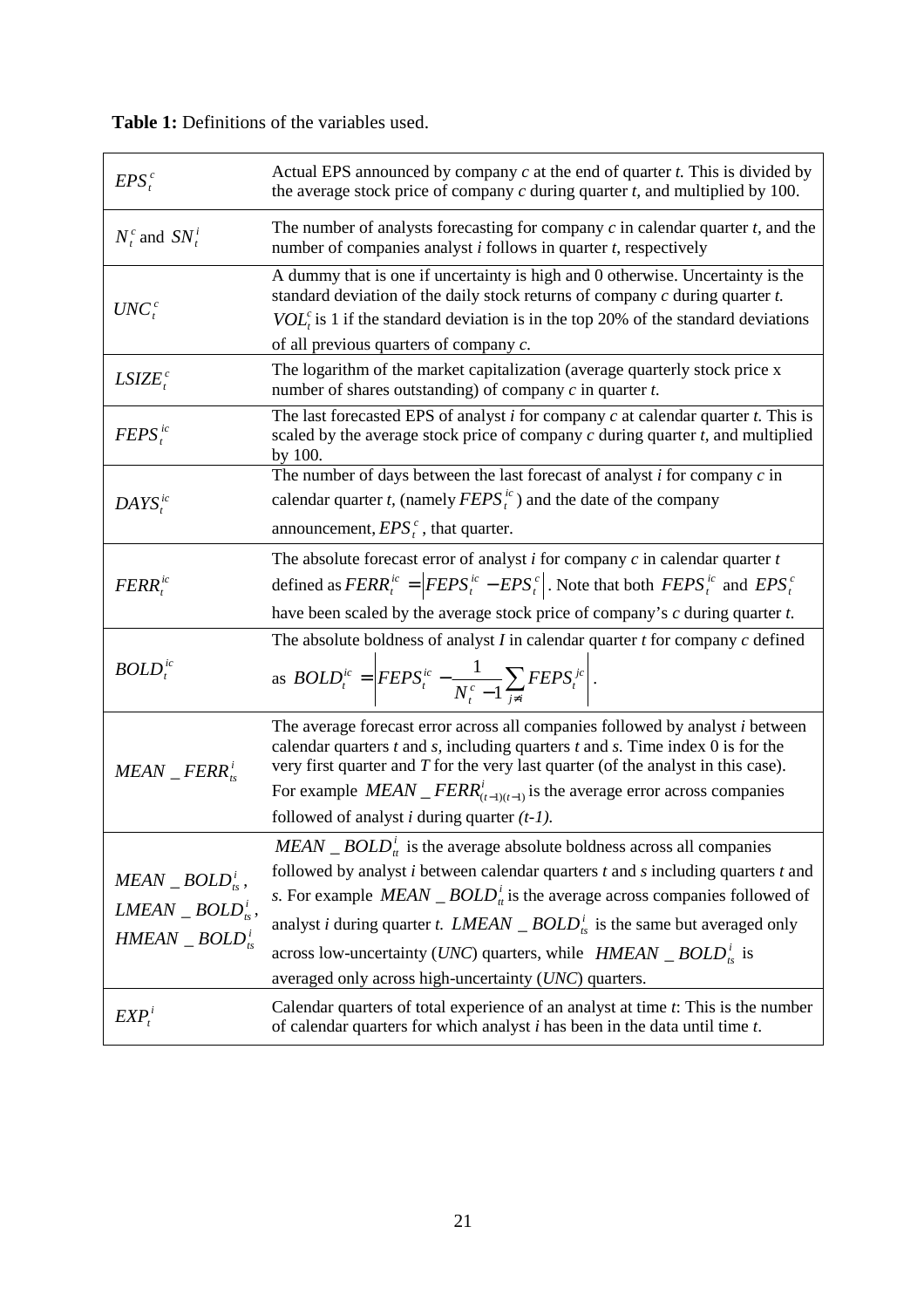**Table 2:** Mean, median, standard deviation, 25<sup>th</sup> and 75<sup>th</sup> percentiles of the main variables in Table 1 for all the data used after the data pre-processing steps. There is a total of 448,672 unique analyst-company-quarter observations, 72,482 unique company-quarter observations, 76,178 unique analyst-quarter observations, and 4,756 unique analysts.

| Variable                        | Mean     | Median   | Std. Dev. | $25^{\text{th}}$<br>Percentile | $75^{\text{th}}$<br>Percentile |
|---------------------------------|----------|----------|-----------|--------------------------------|--------------------------------|
| $EPS_t^c$                       | .9304279 | 1.005011 | 4.153732  | .4275096                       | 1.643764                       |
| $FEPS_t^{ic}$                   | 1.038153 | 1.033739 | 3.553862  | .4757407                       | 1.634565                       |
| $FERR_t^{ic}$                   | .3952537 | .0959106 | 1.489068  | .0300551                       | .2799681                       |
| BOLD <sub>i</sub> <sup>ic</sup> | .1656673 | .0421835 | .6420146  | .013626                        | .1226241                       |
| EXP <sub>i</sub> <sup>i</sup>   | 26.88075 | 23       | 13.14133  | 17                             | 34                             |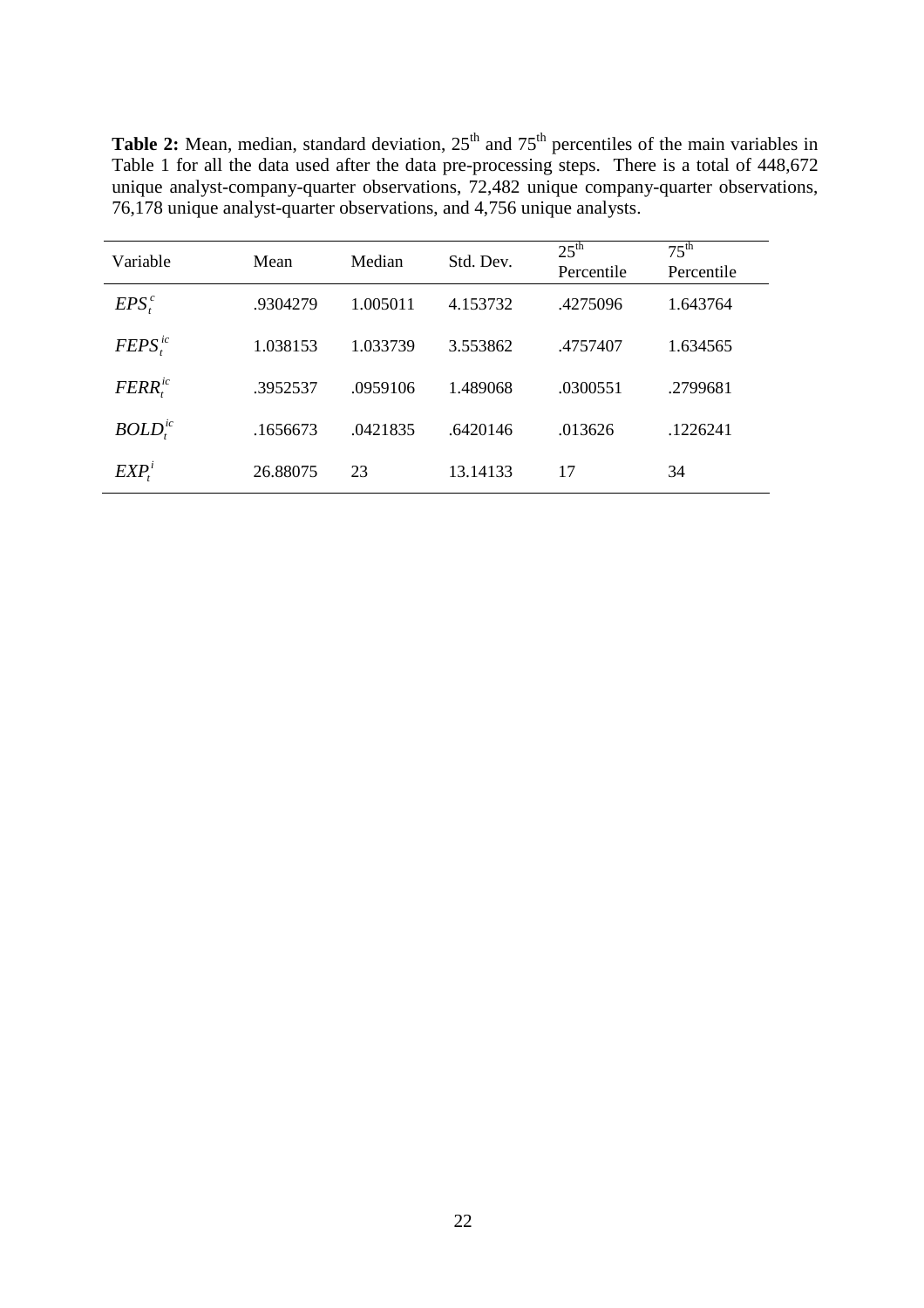**Table 3:** Average boldness  $BOLD_t^i$  depending on the analyst's skill  $SKILL_t^i$  for low and highuncertainty firm quarters. All differences between high and low-uncertainty – in bold – are significant  $(p<.05)$ .

|                               | $BOLD$ <sup>ic</sup><br>Mean Absolute Boldness |                         |                   |      |  |
|-------------------------------|------------------------------------------------|-------------------------|-------------------|------|--|
|                               | Low Uncertainty                                | <b>High Uncertainty</b> | <b>Difference</b> | Mean |  |
| Low 20% of skill $SKILL^i$ .  | 0.28                                           | 0.64                    | 0.36              | 0.35 |  |
| 20-40%                        | 0.16                                           | 0.31                    | 0.15              | 0.19 |  |
| 40-60%                        | 0.11                                           | 0.21                    | 0.10              | 0.13 |  |
| 60-80%                        | 0.08                                           | 0.16                    | 0.08              | 0.09 |  |
| High 20% of skill $SKILL_t^i$ | 0.05                                           | 0.11                    | 0.06              | 0.06 |  |
|                               |                                                |                         |                   |      |  |
| Mean                          | 0.14                                           | 0.29                    | 0.15              | 0.16 |  |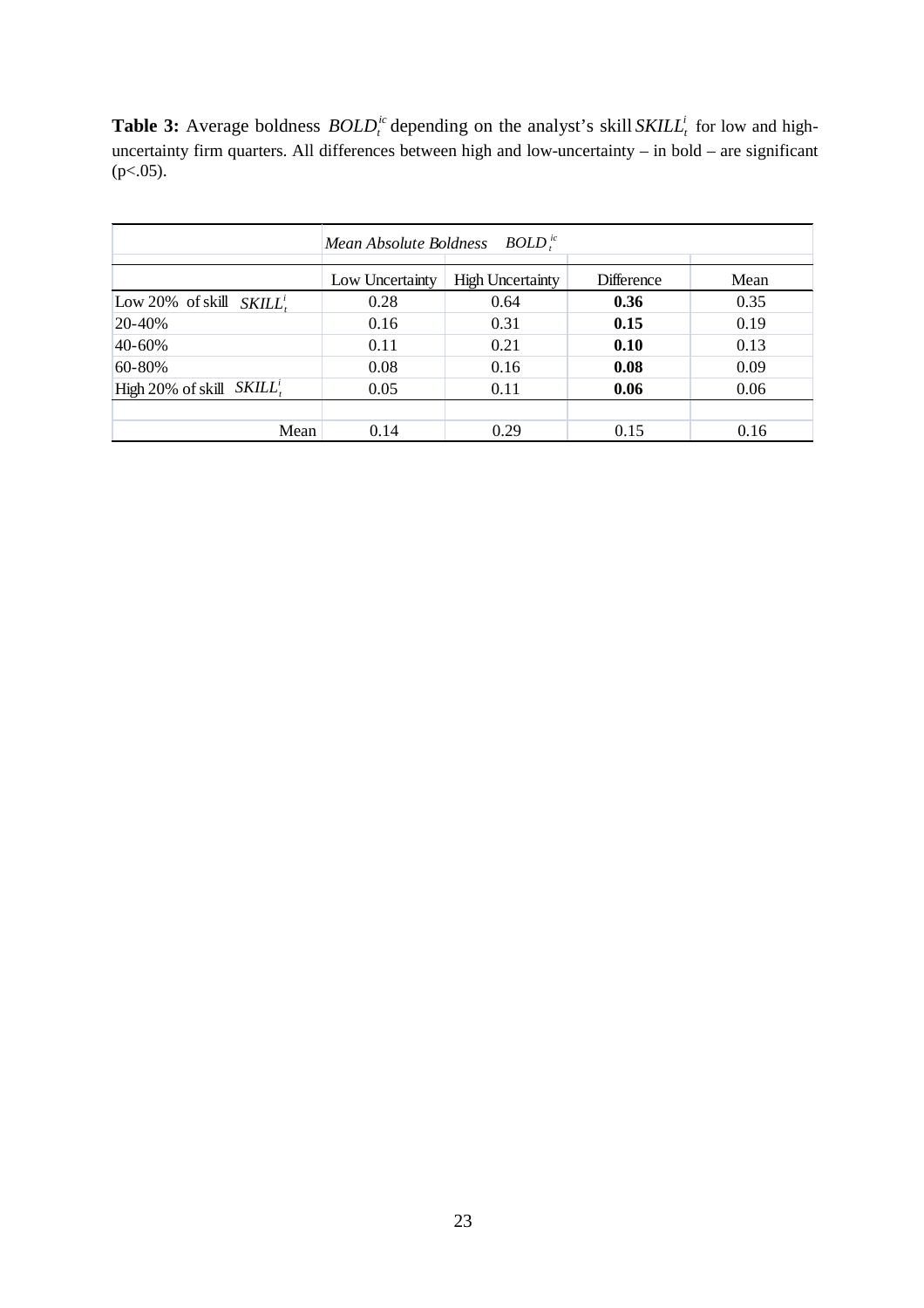**Table 4:** Dependent variable is boldness  $BOLD_t^{ic}$ . Fixed-effect (analyst-company) regressions. Standard errors are deflated for autocorrelation and heteroscedasticity. Time dummies are included. Results without (first column) and with (second column) considering uncertainty with all the data are shown.

|                               | (1)         | (2)         |
|-------------------------------|-------------|-------------|
| $SKILL_{1t}^i$                | $-0.119**$  | $-0.065**$  |
|                               | [8.20]      | [4.68]      |
| $UNC_t^c$                     |             | $7.21**$    |
|                               |             | [11.40]     |
| $SKILL_{1t}^i * UNC_t^c$      |             | $-0.227**$  |
|                               |             | [11.30]     |
| EXP <sub>t</sub> <sup>i</sup> | $0.007**$   | $0.006**$   |
|                               | [6.26]      | [5.69]      |
| $FERR_{t-1}^{ic}$             | $0.071**$   | $0.068**$   |
|                               | [10.26]     | [9.93]      |
| $BOLD^{ic}_{t-1}$             | $-0.028**$  | $-0.028$    |
|                               | [10.09]     | [10.12]     |
| $SN_t^i$                      | $-0.0003$   | $-0.0003$   |
|                               | [1.15]      | [1.17]      |
| $N_t^i$                       | $0.004**$   | $0.004**$   |
|                               | [12.90]     | [11.49]     |
| $DAYS_t^{ic}$                 | $-0.0004**$ | $-0.0004**$ |
|                               | [8.13]      | [7.22]      |
| $LSIZE^c_t$                   | $-0.202**$  | $-0.190**$  |
|                               | [33.81]     | [33.15]     |
| Intercept                     | $6.73**$    | 4.85**      |
|                               | [14.17]     | [10.76]     |
| Observations                  | 448,672     | 448,672     |
|                               | 0.447       | 0.451       |
| R-squared                     |             |             |

Robust t statistics in brackets \*\* significant at 5%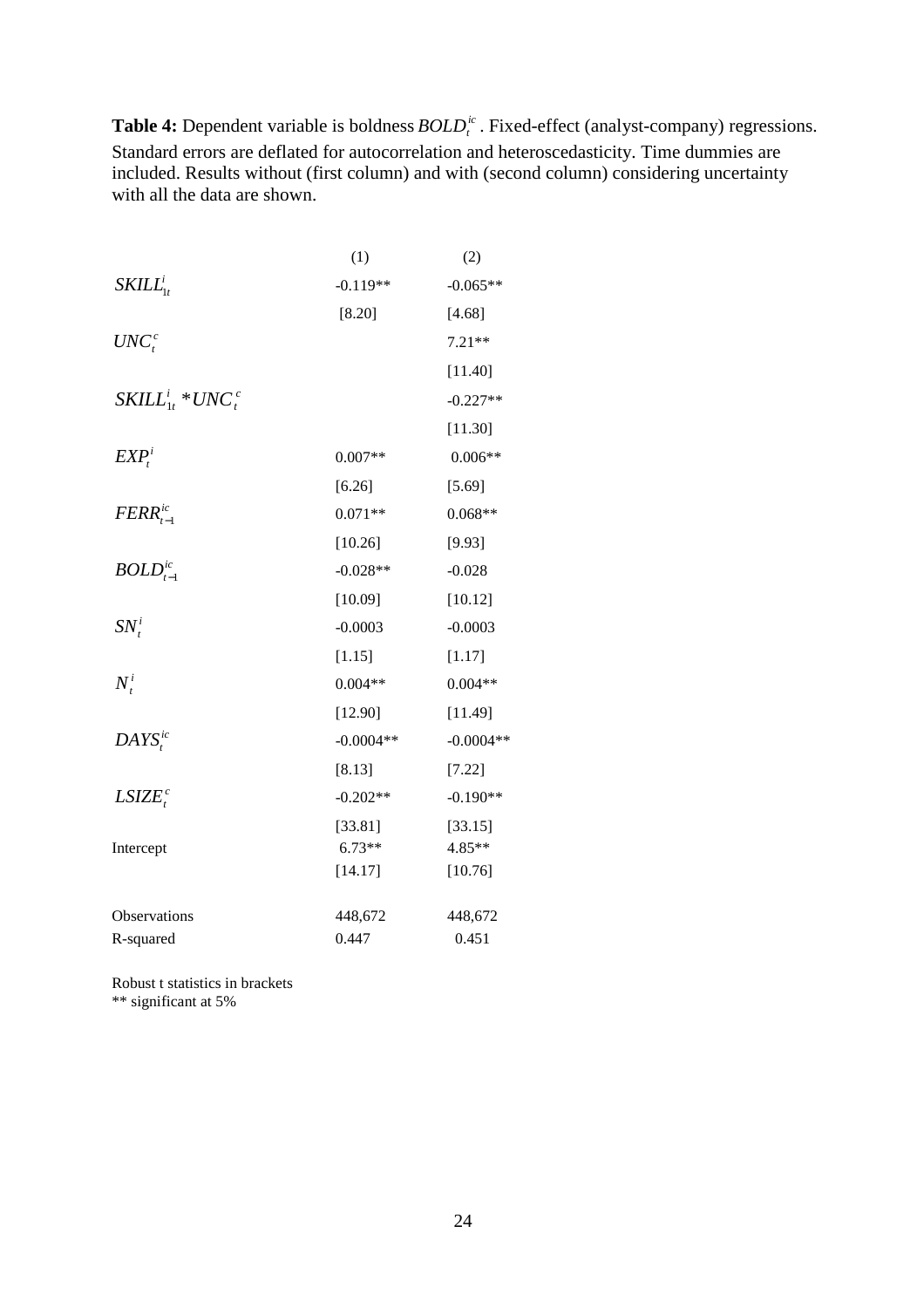**Table 5:** Forecast error  $FERR_t^i$  depending on the analyst's skill  $SKILL_t^i$  for low and highuncertainty firm quarters. All differences between high and low-uncertainty – in bold – are significant  $(p<.05)$ .

|                              | Mean Absolute Forecast Error FERR <sup>ic</sup> |                         |                   |      |  |
|------------------------------|-------------------------------------------------|-------------------------|-------------------|------|--|
|                              | Low Uncertainty                                 | <b>High Uncertainty</b> | <b>Difference</b> | Mean |  |
| Low 20% of skill $SKILL^i$ . | 0.65                                            | 1.63                    | 0.98              | 0.84 |  |
| 20-40%                       | 0.35                                            | 0.78                    | 0.43              | 0.43 |  |
| 40-60%                       | 0.26                                            | 0.56                    | 0.30              | 0.31 |  |
| 60-80%                       | 0.19                                            | 0.45                    | 0.26              | 0.23 |  |
| High 20% of skill $SKILLi$ . | 0.13                                            | 0.30                    | 0.17              | 0.16 |  |
|                              |                                                 |                         |                   |      |  |
| Mean                         | 0.32                                            | 0.74                    | 0.43              | 0.39 |  |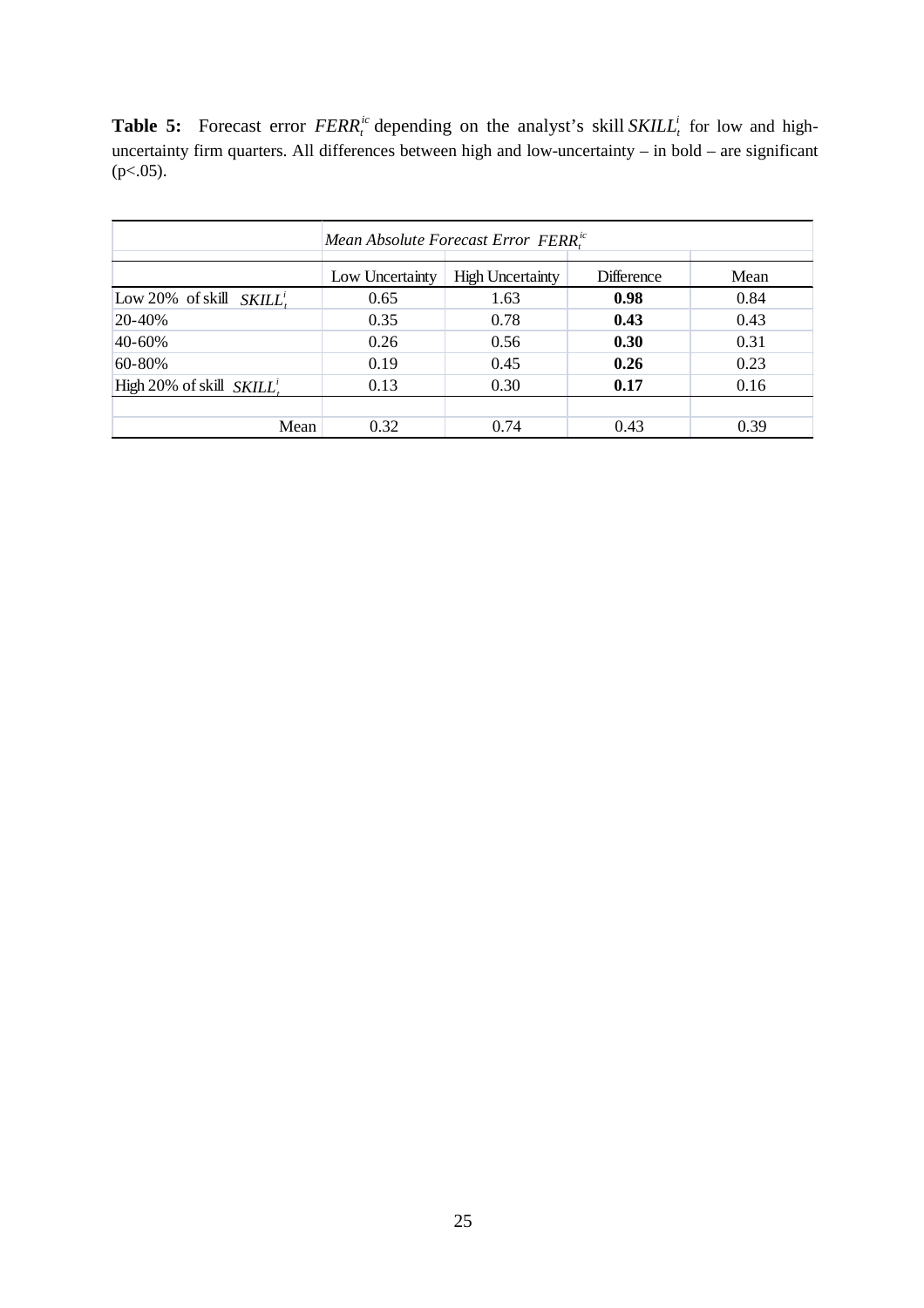**Table 6:** Dependent variable is forecast error  $FERR_t^i$ . Fixed-effect (analyst-company) regressions. Standard errors are deflated for autocorrelation and heteroscedasticity. Time dummies are included. Results without considering uncertainty (first column) and after including uncertainty (second column) are shown.

|                               | (1)        | (2)       |
|-------------------------------|------------|-----------|
| $SKILL_{1t}^i$                | $-0.195**$ | $-0.09**$ |
|                               | [6.81]     | [3.67]    |
| $UNC^c_t$                     |            | 13.72**   |
|                               |            | [10.15]   |
| $SKILL_{1t}^i * UNC_t^c$      |            | $-0.43**$ |
|                               |            | [10.04]   |
| EXP <sub>t</sub> <sup>i</sup> | $0.024**$  | $0.02**$  |
|                               | [16.76]    | [16.44]   |
| $BOLD_t^{ic}$                 | $0.87**$   | $0.86**$  |
|                               | [37.69]    | [37.19]   |
| $FERR_{t-1}^{ic}$             | $0.02\,$   | 0.017     |
|                               | [1.90]     | [1.59]    |
| $BOLD^{ic}_{t-1}$             | 0.003      | 0.003     |
|                               | [0.58]     | [0.51]    |
| $SN_t^i$                      | $-0.001**$ | $0.001**$ |
|                               | [2.30]     | [2.24]    |
| $N_t^i$                       | $0.007**$  | $0.006**$ |
|                               | [9.78]     | [8.37]    |
| $DAYS_t^{ic}$                 | $0.001**$  | $0.001**$ |
|                               | [13.36]    | [14.47]   |
| $LSIZE^c_t$                   | $-0.4**$   | $-0.38**$ |
|                               | [34.41]    | [33.78]   |
| Intercept                     | 12.06**    | $8.50**$  |
|                               | [13.23]    | [10.60]   |
| Observations                  | 448,672    | 448,672   |
| R-squared                     | 0.5378     | 0.5408    |

Robust t statistics in brackets \*\* significant at 5%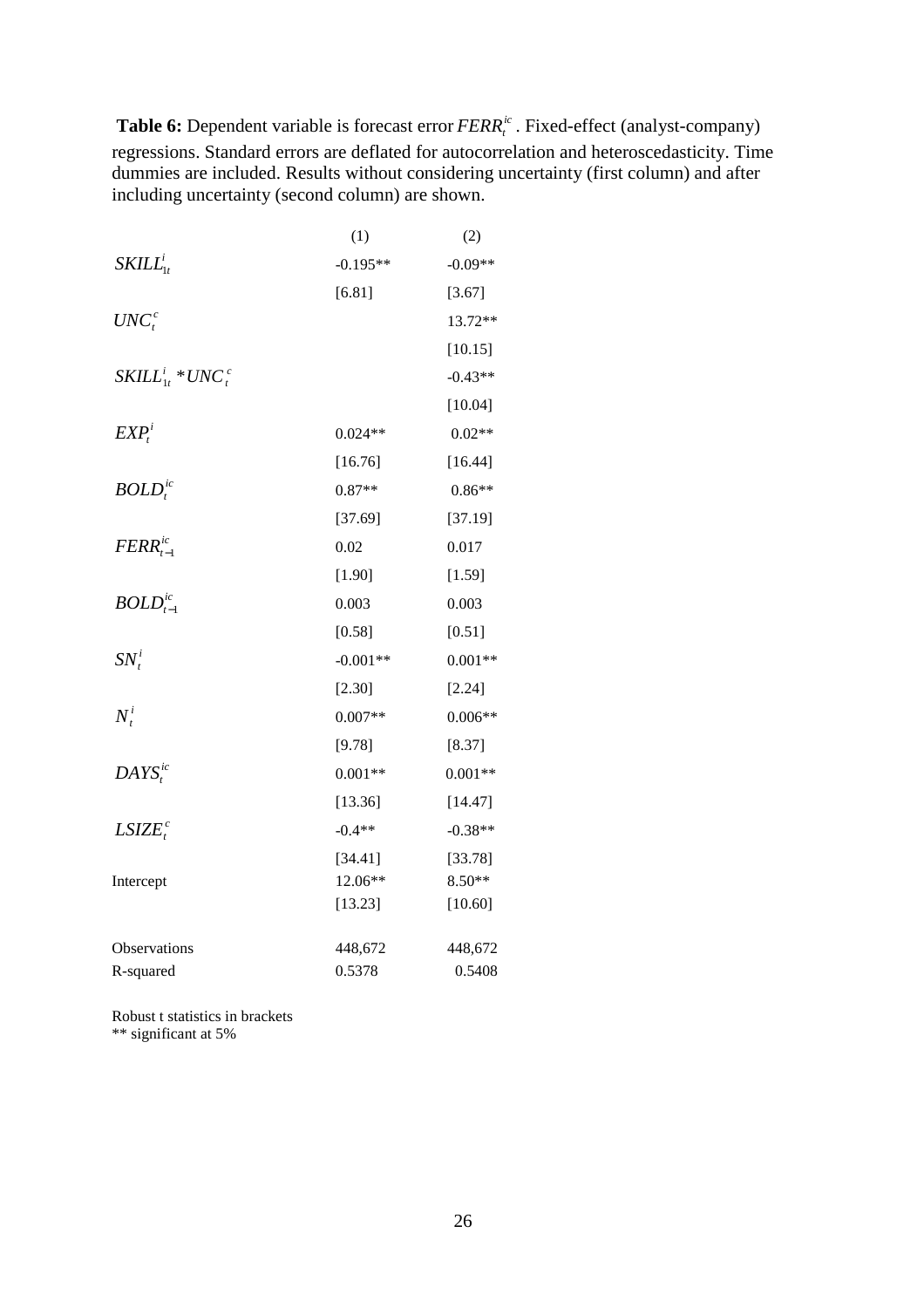**Table 7:** Dependent variable is boldness  $BOLD<sup>i</sup><sub>t</sub>$ . Fixed-effect (analyst-company) regressions using only the lowest and highest quintile analysts in terms of skill and years of experience. Standard errors are deflated for autocorrelation and heteroscedasticity. Time dummies are included. Dummies for the lowest and highest (quintile) analysts in terms of skill and quarters of experience (four types of analysts) and their interactions with uncertainty are included.

| $YOUNGSKILL_{1t}^i$                                     | $0.114**$  |
|---------------------------------------------------------|------------|
|                                                         | [2.27]     |
| YOUNGUNSKILL $L_{1t}^{i}$                               | $0.114**$  |
|                                                         | [2.10]     |
| $OLDSKILL^i_{1t}$                                       | $-0.019$   |
|                                                         | [0.62]     |
| $UNC^c_t$                                               | 0.25       |
|                                                         | [7.42]     |
| YOUNGSKILL $L_{1t}^{i}$ * UNC <sub>t</sub>              | $-0.25**$  |
|                                                         | $[7.18]$   |
| YOUNGUNSKILL $L_{1t}^i * UNC_t^c$                       | $-0.08*$   |
|                                                         | [1.78]     |
| <i>OLDUNSKILL</i> <sup>i</sup> <sub>t</sub> * $UNC_t^c$ | $-0.23**$  |
|                                                         | [6.84]     |
| $FERR_{t-1}^{ic}$                                       | $0.032**$  |
|                                                         | [2.79]     |
| $BOLD^{ic}_{t-1}$                                       | $-0.051**$ |
|                                                         | [5.54]     |
| $SN_t^i$                                                | $-0.001$   |
|                                                         | [0.08]     |
| $N_t^i$                                                 | $0.003**$  |
|                                                         | [3.45]     |
| $DAYS_t^{ic}$                                           | $-0.0003*$ |
|                                                         | [1.77]     |
| $LSIZE^c_t$                                             | $-0.34**$  |
|                                                         | [13.50]    |
| Intercept                                               | 4.68**     |
|                                                         | [14.16]    |
| Observations                                            | 94,920     |
| R-squared                                               | 0.5492     |

Robust t statistics in brackets

\*\* significant at 5% , \* significant at 10%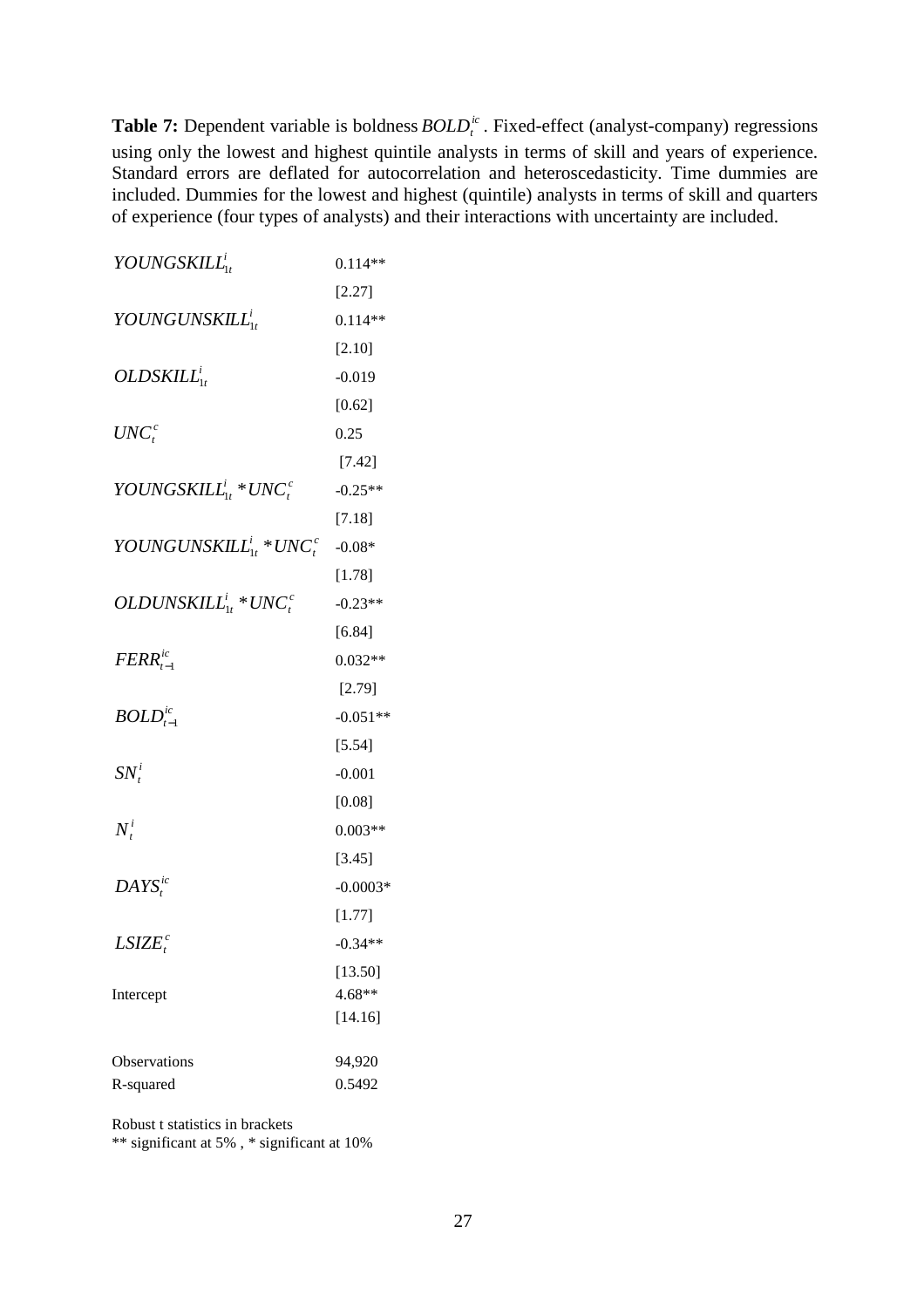**Table 8:** Dependent variable is boldness  $BOLD_t^i$ . Fixed-effect (analyst-company) regressions. Standard errors are deflated for autocorrelation and heteroscedasticity. Time dummies are included. Results for only the lowest (first column) and highest (second column) experienced analysts are provided.

|                          | (1)         | (2)         |
|--------------------------|-------------|-------------|
| $SKILL_{1t}^i$           | 0.022       | $-0.12**$   |
|                          | [0.66]      | [3.03]      |
| $UNC_t^c$                | 5.38**      | 8.82**      |
|                          | [4.72]      | [6.16]      |
| $SKILL_{1t}^i * UNC_t^c$ | $-0.17**$   | $-0.28**$   |
|                          | [4.72]      | $[6.11]$    |
| $FERR_{t-1}^{ic}$        | 0.004       | $0.06**$    |
|                          | [0.29]      | [4.61]      |
| $BOLD^{ic}_{t-1}$        | $-0.064**$  | $-0.025**$  |
|                          | [10.83]     | [4.89]      |
| $SN_t^i$                 | $-0.0001$   | $-0.000$    |
|                          | [0.19]      | [0.13]      |
| $N_t^i$                  | $0.004**$   | $0.003**$   |
|                          | [4.94]      | [4.87]      |
| $DAYS_i^{ic}$            | $-0.0003**$ | $-0.0004**$ |
|                          | [2.85]      | [3.05]      |
| $LSIZE^c_t$              | $-0.24**$   | $-0.24**$   |
|                          | [15.58]     | [18.50]     |
| Intercept                | 2.87**      | $7.26**$    |
|                          | [2.64]      | [5.84]      |
| Observations             | 128,501     | 115,198     |
| R-squared                | 0.584       | 0.446       |
|                          |             |             |

Robust t statistics in brackets

\*\* significant at 5%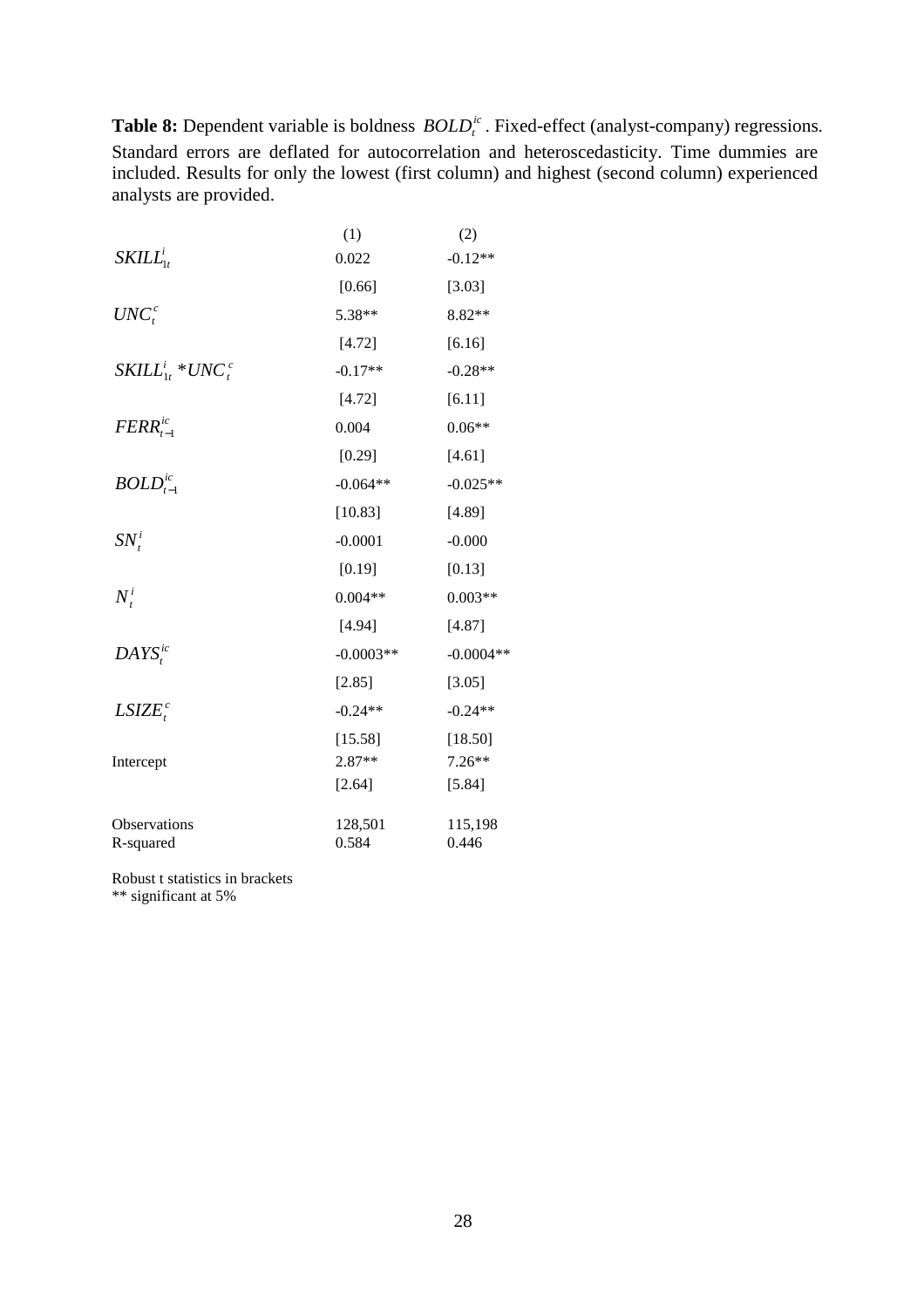**Table 9:** Forecast error  $FERR_t^i$  depending on the analyst's new skill measure  $BSKILL_t^i$  for low and high-uncertainty firm quarters. All differences between high and low-uncertainty – in bold – are significant ( $p<.05$ ).

|                               | Mean Absolute Forecast Error FERR <sup>ic</sup> |                         |                   |      |  |
|-------------------------------|-------------------------------------------------|-------------------------|-------------------|------|--|
|                               | Low Uncertainty                                 | <b>High Uncertainty</b> | <b>Difference</b> | Mean |  |
| Low 20% of skill $SKILL^i$ .  | 0.44                                            | 1.52                    | 1.08              | 0.63 |  |
| 20-40%                        | 0.28                                            | 0.76                    | 0.48              | 0.37 |  |
| 40-60%                        | 0.24                                            | 0.53                    | 0.29              | 0.29 |  |
| 60-80%                        | 0.25                                            | 0.46                    | 0.21              | 0.29 |  |
| High 20% of skill $SKILL^i$ . | 0.39                                            | 0.64                    | 0.25              | 0.43 |  |
|                               |                                                 |                         |                   |      |  |
| Mean                          | 0.32                                            | 0.78                    | 0.46              | 0.40 |  |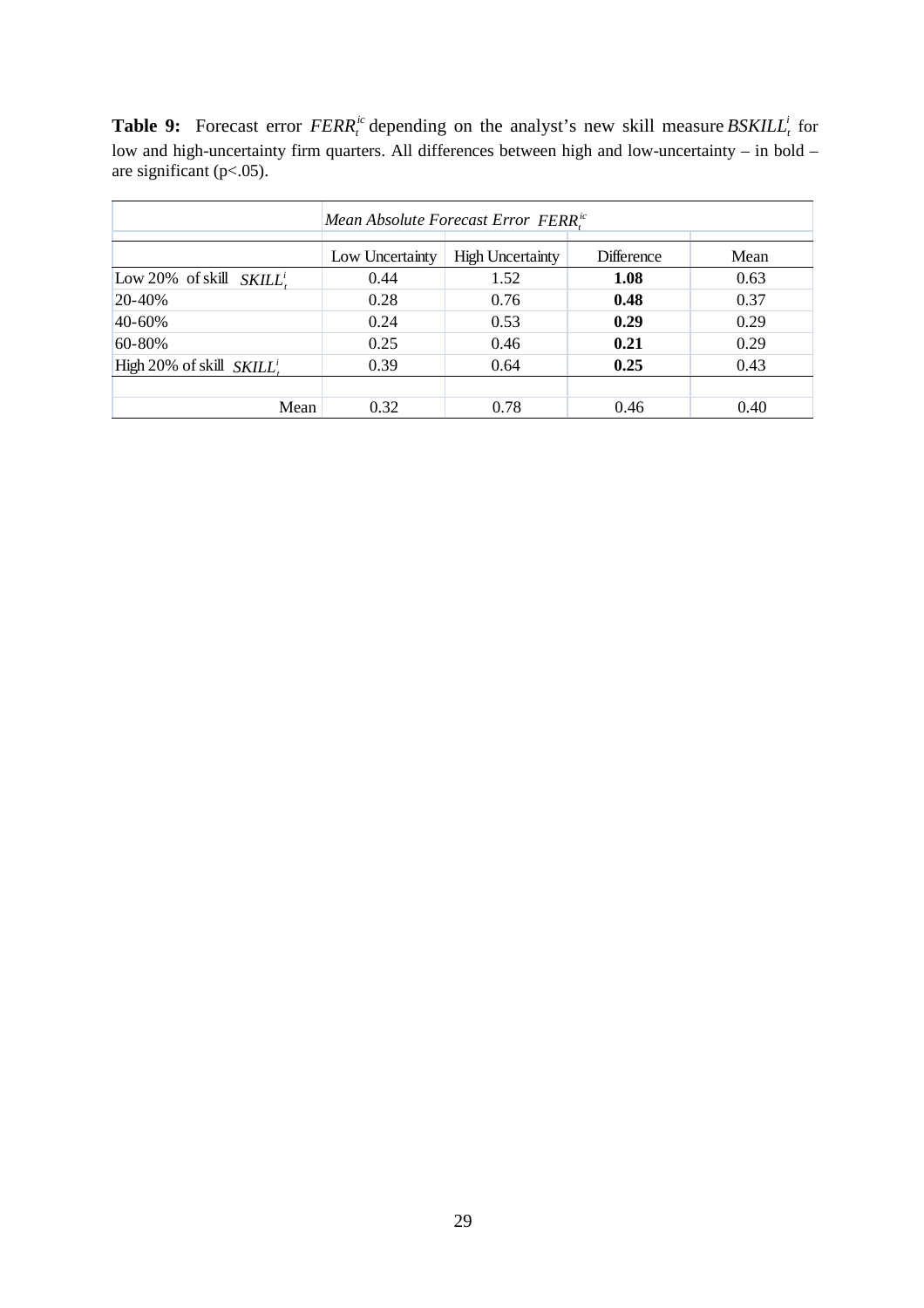|                 | <b>BSKILL</b> Quintile |                |      |      |      |      |
|-----------------|------------------------|----------------|------|------|------|------|
|                 | 1                      | $\overline{2}$ | 3    | 4    | 5    | Mean |
| SKILL Quintile: |                        |                |      |      |      |      |
|                 | 1.04                   | 0.79           | 0.64 | 0.64 | 0.70 | 0.84 |
| 2               | 0.46                   | 0.43           | 0.41 | 0.41 | 0.41 | 0.43 |
| 3               | 0.32                   | 0.34           | 0.30 | 0.29 | 0.33 | 0.31 |
| 4               | 0.24                   | 0.23           | 0.24 | 0.22 | 0.24 | 0.23 |
| 5               | 0.16                   | 0.16           | 0.16 | 0.15 | 0.17 | 0.16 |
|                 |                        |                |      |      |      |      |
| Mean            | 0.63                   | 0.37           | 0.29 | 0.29 | 0.43 |      |

**Table 10:** Forecast error  $FERR_t^i$  depending on the analyst's skill measure  $SKILL_t^i$  as well as the new skill measure  $BSKILL_t^i$ .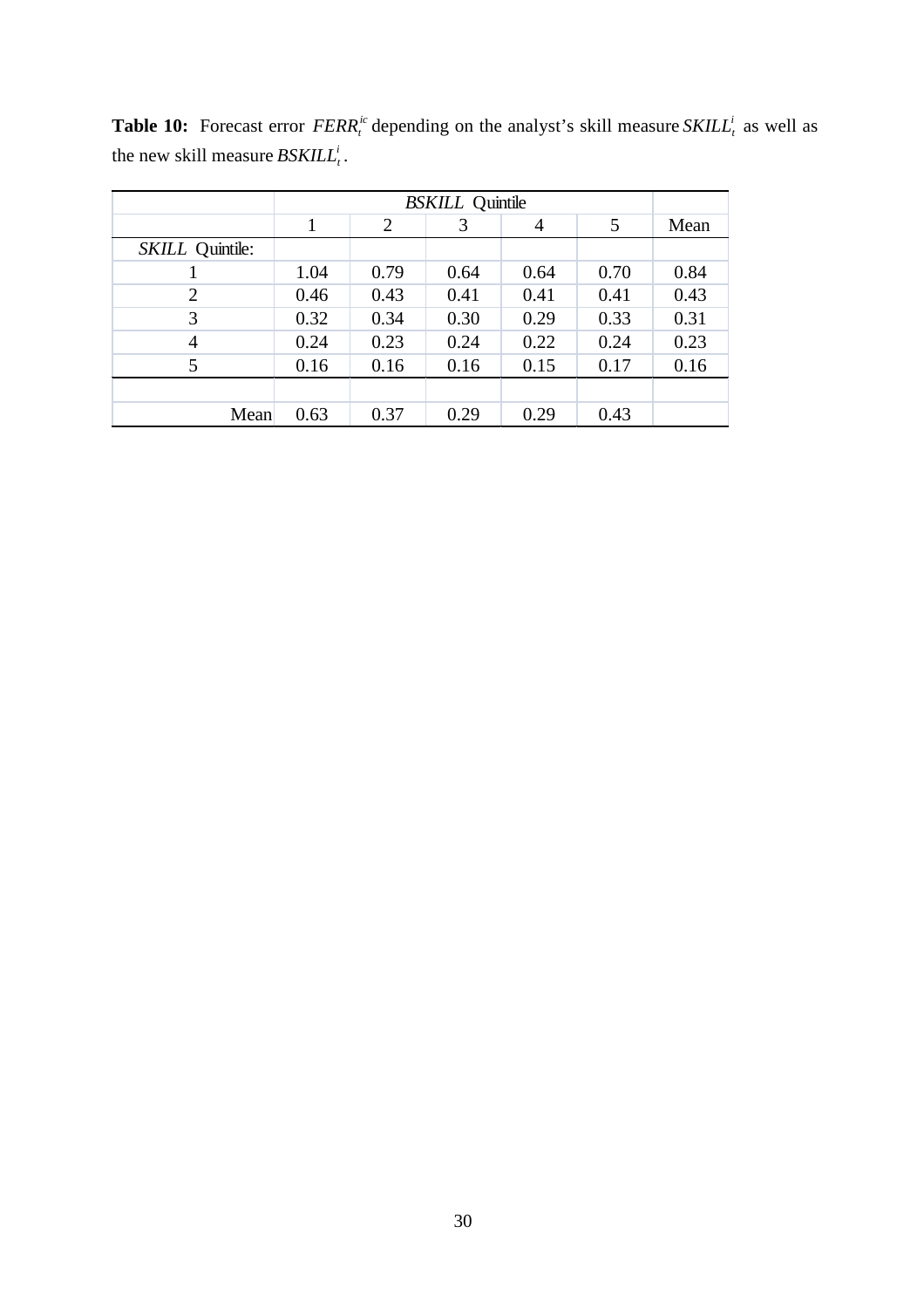**Table 11:** Dependent variable is forecast error  $FERR_t^i$ . Fixed-effect (analyst-company) regressions are shown. Standard errors are deflated for autocorrelation and heteroscedasticity. Time dummies are included. Results with only one measure of skill, *SKILL* (column 1 – same as column 1 in Table 7) and *BSKILL* (column 2), as well as with both measures of skill (column 3) are shown.

|                                   | (1)        | (2)       | (3)       |
|-----------------------------------|------------|-----------|-----------|
| $SKILL_{1t}^i$                    | $-0.195**$ |           | $-0.16**$ |
|                                   | [6.81]     |           | [5.46]    |
| BSKILL <sup>i</sup> <sub>1t</sub> |            | $-0.18**$ | $-0.15**$ |
|                                   |            | [5.69]    | [4.92]    |
| EXP <sub>t</sub> <sup>i</sup>     | $0.024**$  | $0.02**$  | $0.023**$ |
|                                   | [16.76]    | [15.48]   | [16.45]   |
| $BOLD_t^{ic}$                     | $0.87**$   | $0.87**$  | $0.87**$  |
|                                   | [37.69]    | [37.23]   | [37.21]   |
| $FERR_{t-1}^{ic}$                 | 0.02       | 0.02      | 0.02      |
|                                   | [1.90]     | [1.93]    | [1.60]    |
| $BOLD^{ic}_{t-1}$                 | 0.003      | 0.003     | 0.003     |
|                                   | [0.58]     | [0.58]    | [0.55]    |
| $SN_t^i$                          | $-0.001**$ | $0.001**$ | $0.001**$ |
|                                   | [2.30]     | [2.12]    | [2.09]    |
| $N_t^i$                           | $0.007**$  | $0.006**$ | $0.007**$ |
|                                   | [9.78]     | [9.95]    | [9.82]    |
| $DAYS_t^{ic}$                     | $0.001**$  | $0.001**$ | $0.001**$ |
|                                   | [13.36]    | [13.38]   | [13.33]   |
| $LSIZE^c_t$                       | $-0.4**$   | $-0.4**$  | $-0.4**$  |
|                                   | [34.41]    | [34.34]   | [34.06]   |
| Intercept                         | 12.06**    | 11.76**   | 15.07**   |
|                                   | [13.23]    | [11.28]   | [12.37]   |
| Observations                      | 448,672    | 448,672   | 448,672   |
| R-squared                         | 0.5378     | 0.5415    | 0.5419    |

Robust t statistics in brackets \*\* significant at 5%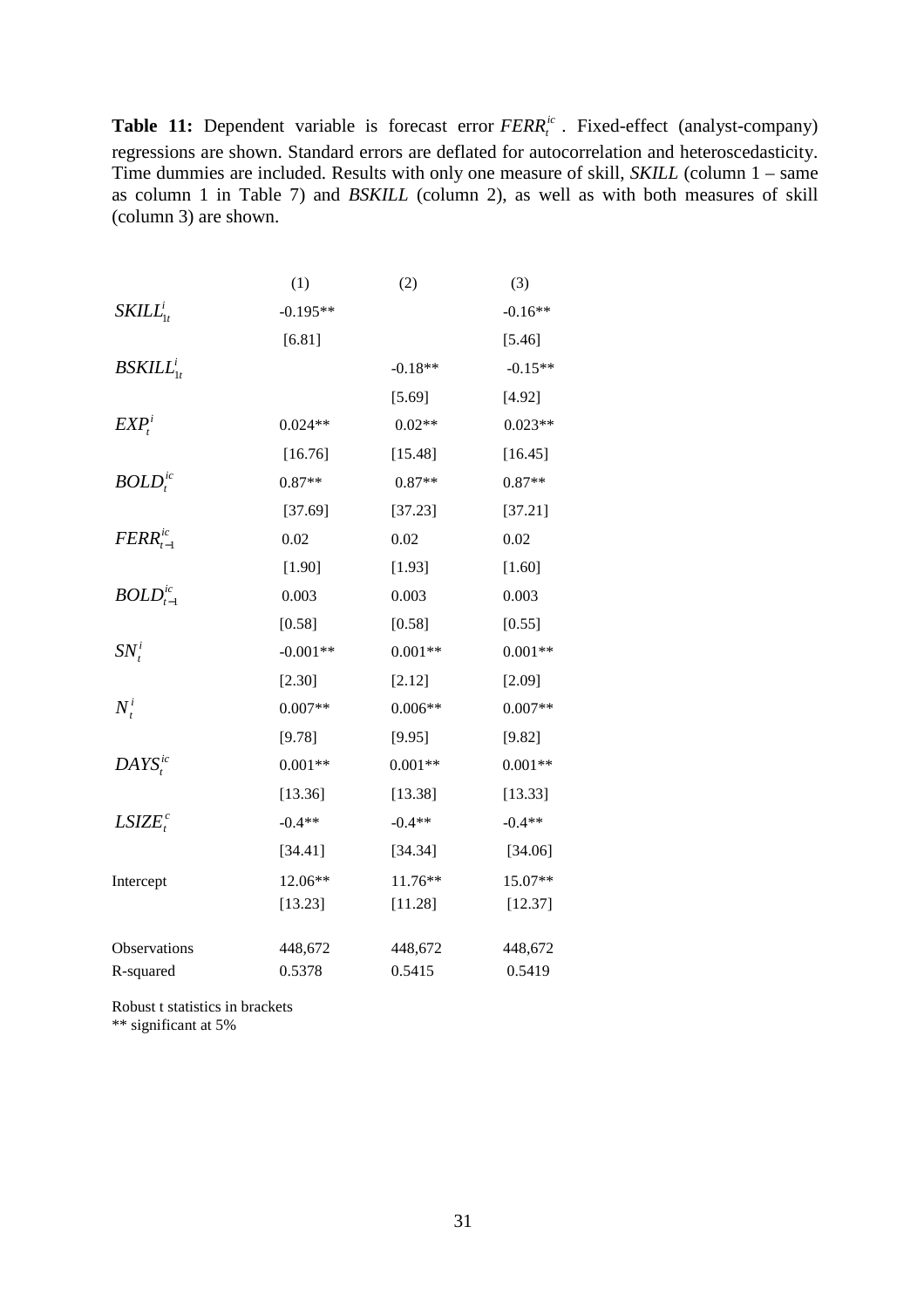#### **References**

- Atkinson, John W. (1957), "Motivational Determinants of Risk-Taking Behavior", Psychological Review, 64, 359-372.
- Avery, Christopher N. and Judith A. Chevalier (1999), "Herding over the career", Economics Letters, 63, 327–333.
- Barber, Brad, Reuven Lehavy, Maureen McNichols, and Brett Trueman (2001), "Can Investors Profit from the Prophets? Security Analyst Recommendations and Stock Returns", Journal of Finance, 56, 531-563.
- Barberis, Nicholas and Ming Huang (2001), "Mental accounting, loss aversion, and individual stock returns", Journal of Finance, 56, 1247-1292.
- Camerer, Colin and Dan Lovallo (1999), "Overconfidence and Excess Entry: An Experimental Approach", American Economic Review, 89 (1), 306-318.
- Chevalier, Judith A. and Glenn Ellison (1997), "Risk-Taking by Mutual Funds as a Response to Incentives", Journal of Political Economy, 105(5), 1167-1200.
- Chevalier, Judith A. and Glenn Ellison (1999), "Career Concerns of Mutual Fund Managers", Quarterly Journal of Economics, 114(2), 389-432.
- Clarke, Jonathan and Ajay Subramanian (2006), "Dynamic forecasting behavior by analysts: Theory and evidence", Journal of Financial Economics, 80, 81–113.
- Clement, Michael and Senyo Tse (2005), "Financial Analyst Characteristics and Herding Behavior in Forecasting", Journal of Finance, 60(1), 307-341.
- Cojuharenco, Irina and Ryvkin Dmitry (2008), "Peak-End Rule versus Average Utility: How Utility Aggregation Affects Evaluations of Experiences", Journal of Mathematical Psychology, 2(5), 328-337.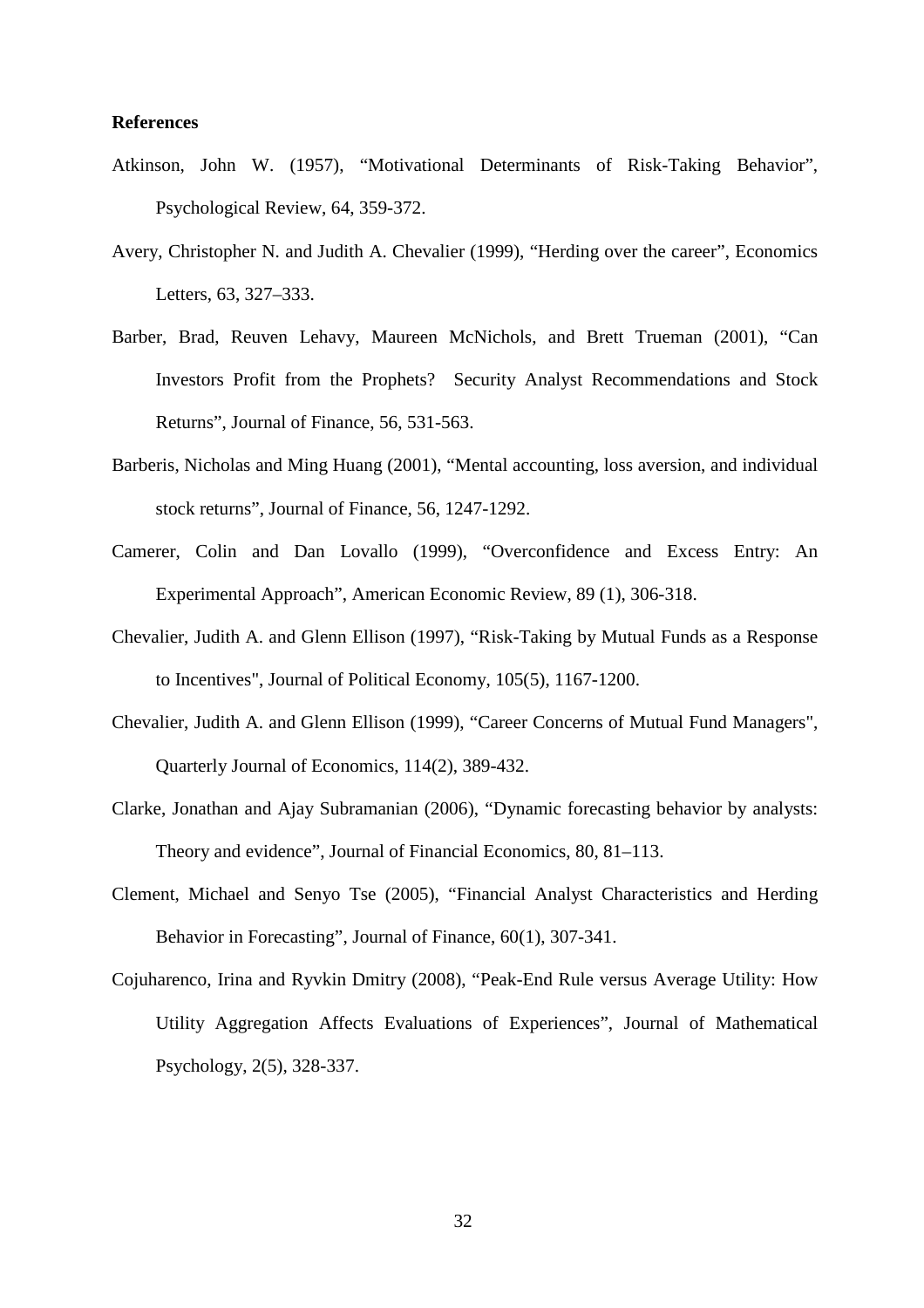- Cohen, John, and E. J. Dearnaley (1962), "Skill and Judgment of Footballers in Attempting to Score Goals: A Study of Psychological Probability", British Journal of Psychology, 53*,* 71-86.
- Easterwood, John and Stacey R. Nutt (1999), "Inefficiency in Analysts' Earnings Forecasts: Systematic Misreaction or Systematic Optimism?" Journal of Finance, 54(5), 1777-1797.
- Fama, E. F., J. D. MacBeth (1973), "Risk, return and equilibrium: Empirical tests", Journal of Political Economy, 81, 607–636.
- Fang, Lily and Ayako Yasuda (in press), "The Effectiveness of Reputation as a Disciplinary Mechanism in Sell-side Research", Review of Financial Studies.
- Fang, Lily and Ayako Yasuda (2010), "Are stars' opinions worth more: the relation between analyst reputation and recommendation values", Working paper, INSEAD.
- Friesen, Geoffrey and Paul Weller (2006), "Quantifying Cognitive Biases in Analyst Earnings Forecasts", Journal of Financial Markets, 9(4), 333-365.
- Gaba, Anil and Ajay Karla (1999), "Risk Behavior in Response to Quotas and Contests", Marketing Science, 18(3), 417-434.
- Gleason, Cristi and Charles Lee (2003), "Analyst Forecast Revisions and Market Price Discovery", Accounting Review, 78, 193-225.
- Hilary, Gilles and Lior Menzly (2006), "Does past success lead analysts to become overconfident?", Management Science, 52(4), 489-500.
- Hong, Harrison, Jeffrey Kubik, Amit Solomon (2000), "Security Analysts' Career Concerns and Herding of Earnings Forecasts", RAND Journal of Economics, 31(1), 121-144.
- Jackson, Andrew R. (2005), "Trade Generation, Reputation, and Sell-side Analysts", Journal of Finance, 60, 673-717.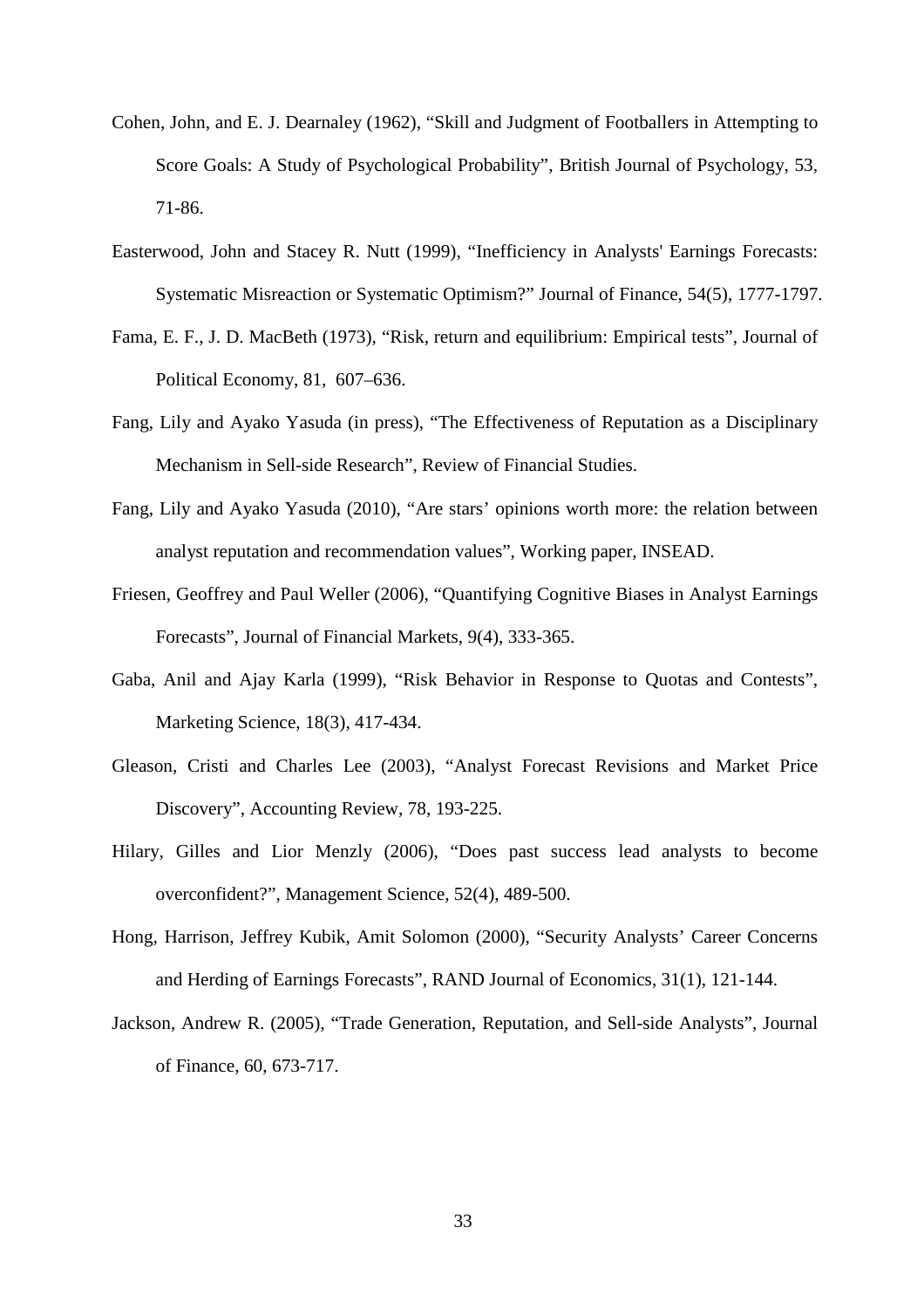- Karelaia, Natalia, and Robin M. Hogarth (in press), "The Attraction of Uncertainty: Interactions between Skill and Levels of Uncertainty in Market-Entry Games", Journal of Risk and Uncertainty.
- Langer, E. J. (1975), "The Illusion of Control", Journal of Personality and Social Psychology, 32(2), 311-328.
- Leone, Andrew, and Joanna Shuang Wu (2007), "What Does It Take to Become a Superstar? Evidence from Institutional Investor Rankings of Financial Analysts", Working paper, Simon School of Business, University of Rochester.
- Prendergast, Canice and Lars Stole (1996), "Impetuous Youngsters and Jaded Old-Timers: Acquiring a Reputation for Learning", Journal of Political Economy, 104(6), 1105-1134.
- Scharfstein, David S. and Jeremy C. Stein (1990), "Herd Behavior and Investment," American Economic Review, 80(3), 465-89.
- Stickel, Scott E. (1992), "Reputation and Performance among Security Analysts", Journal of Finance, 47, 1811-1836.
- Stickel, Scott E. (1995), "The Anatomy of the Performance of Buy and Sell Recommendations", Financial Analysts Journal, 51, 25-39.
- Trueman, Brett (1994), "Analyst forecasts and herding behavior", Review of Financial Studies, 7 (1), 97-124.
- Tsetlin, Ilia, Anil Gaba and Robert Winkler (2004), "Strategic Choice of Variability in Multiround Contests and Contests with Handicaps", Journal of Risk and Uncertainty, 29(2), 143-158.
- Womack, Kent (1996), "Do Brokerage Analysts' Recommendations Have Investment Value?", Journal of Finance, 51, 137 – 16.